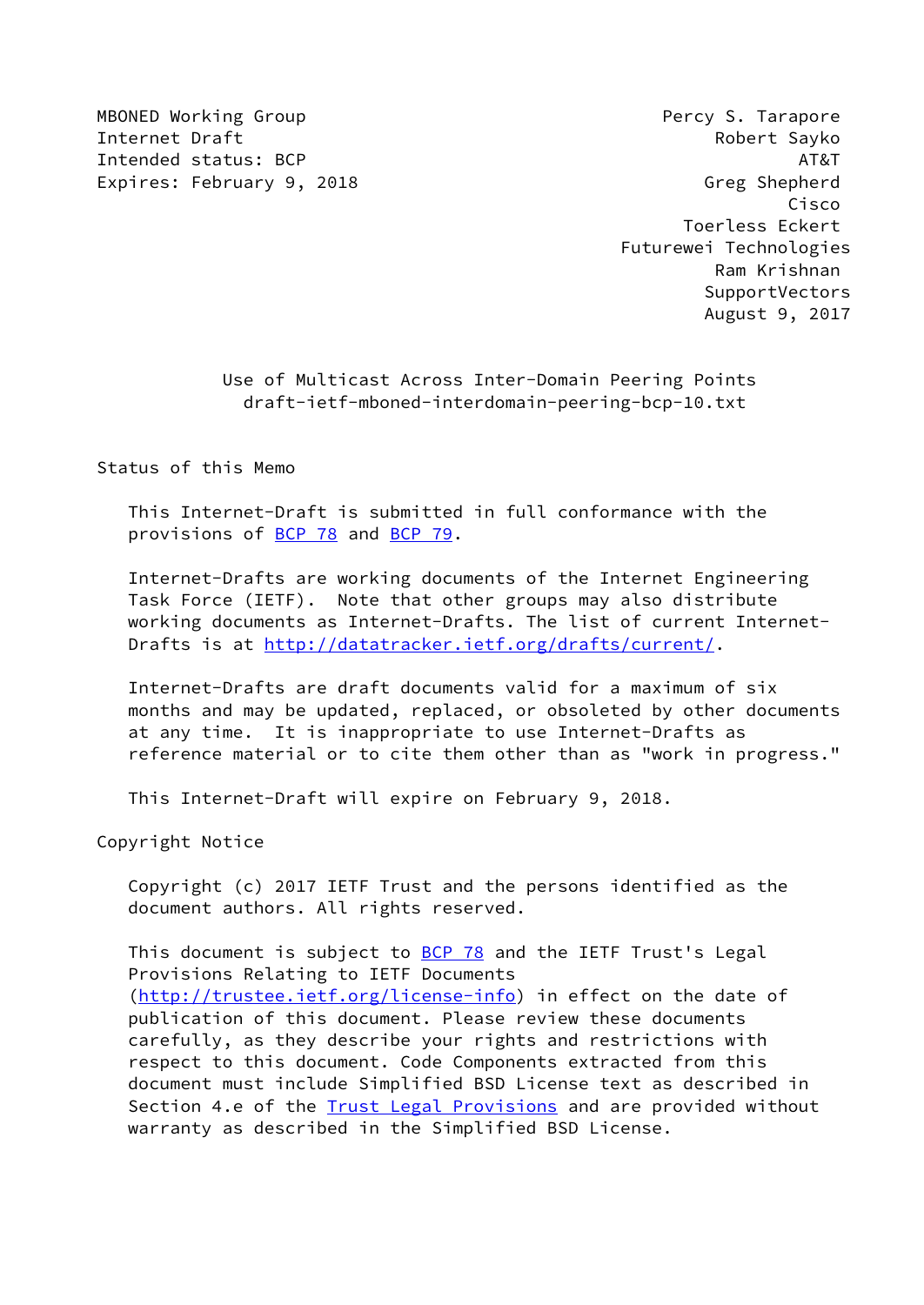# IETF I-D Multicast Across Inter-Domain Peering Points August 2017

 This document may contain material from IETF Documents or IETF Contributions published or made publicly available before November 10, 2008. The person(s) controlling the copyright in some of this material may not have granted the IETF Trust the right to allow modifications of such material outside the IETF Standards Process. Without obtaining an adequate license from the person(s) controlling the copyright in such materials, this document may not be modified outside the IETF Standards Process, and derivative works of it may not be created outside the IETF Standards Process, except to format it for publication as an RFC or to translate it into languages other than English.

#### Abstract

 This document examines the use of Source Specific Multicast (SSM) across inter-domain peering points for a specified set of deployment scenarios. The objective is to describe the setup process for multicast-based delivery across administrative domains for these scenarios and document supporting functionality to enable this process.

Table of Contents

| 2. Overview of Inter-domain Multicast Application Transport $4$  |  |
|------------------------------------------------------------------|--|
| 3. Inter-domain Peering Point Requirements for Multicast  6      |  |
|                                                                  |  |
| 3.2. Peering Point Enabled with GRE Tunnel  8                    |  |
| 3.3. Peering Point Enabled with an AMT - Both Domains Multicast  |  |
|                                                                  |  |
| 3.4. Peering Point Enabled with an AMT - AD-2 Not Multicast      |  |
|                                                                  |  |
| 3.5. AD-2 Not Multicast Enabled - Multiple AMT Tunnels Through   |  |
|                                                                  |  |
|                                                                  |  |
| 4.1. Network Interconnection Transport and Security Guidelines15 |  |
| 4.2. Routing Aspects and Related Guidelines  15                  |  |
| Native Multicast Routing Aspects  16<br>4.2.1                    |  |
| GRE Tunnel over Interconnecting Peering Point  17<br>4.2.2       |  |
| 4.2.3 Routing Aspects with AMT Tunnels  17                       |  |
| 4.3. Back Office Functions - Provisioning and Logging Guidelines |  |
|                                                                  |  |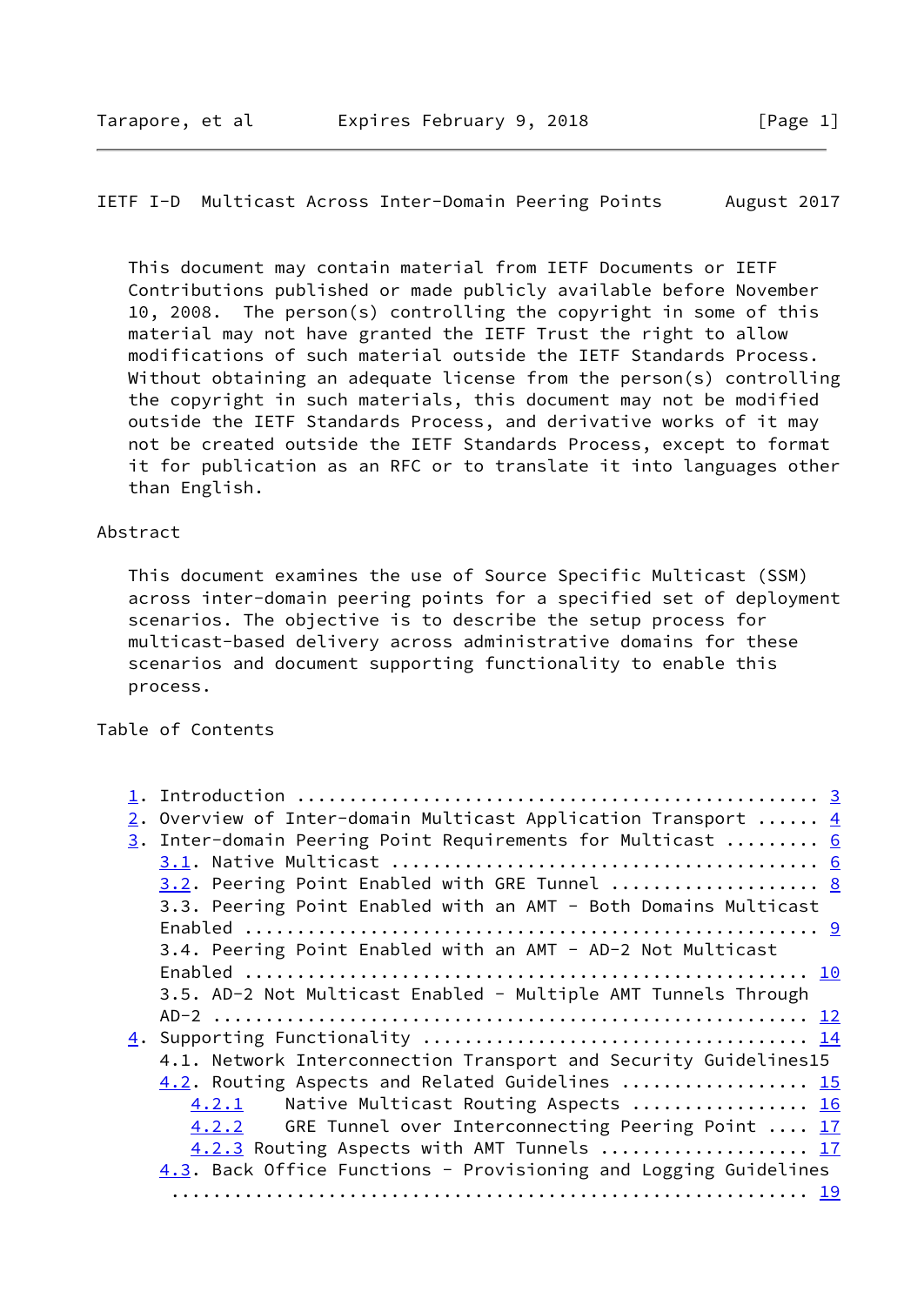| 4.3.1 | Provisioning Guidelines <u>20</u>                                 |  |
|-------|-------------------------------------------------------------------|--|
| 4.3.2 | Application Accounting Guidelines  21                             |  |
| 4.3.3 | Log Management Guidelines  22                                     |  |
|       | 4.4. Operations - Service Performance and Monitoring Guidelines22 |  |

| Tarapore, et al |  | Expires February 9, 2018 | [Page 2] |  |
|-----------------|--|--------------------------|----------|--|
|                 |  |                          |          |  |

<span id="page-2-1"></span>IETF I-D Multicast Across Inter-Domain Peering Points August 2017

| 4.5. Client Reliability Models/Service Assurance Guidelines  25 |  |
|-----------------------------------------------------------------|--|
| 5. Troubleshooting and Diagnostics  25                          |  |
|                                                                 |  |
|                                                                 |  |
|                                                                 |  |
|                                                                 |  |
|                                                                 |  |
|                                                                 |  |
|                                                                 |  |

# <span id="page-2-0"></span>[1](#page-2-0). Introduction

 Content and data from several types of applications (e.g., live video streaming, software downloads) are well suited for delivery via multicast means. The use of multicast for delivering such content/data offers significant savings of utilization of resources in any given administrative domain. End user demand for such content/data is growing. Often, this requires transporting the content/data across administrative domains via inter-domain peering points.

The objective of this Best Current Practices document is twofold:

- o Describe the technical process and establish guidelines for setting up multicast-based delivery of application content/data across inter-domain peering points via a set of use cases.
- o Catalog all required information exchange between the administrative domains to support multicast-based delivery. This enables operators to initiate necessary processes to support inter-domain peering with multicast.

The scope and assumptions for this document are stated as follows:

- o For the purpose of this document, the term "peering point" refers to an interface between two networks/administrative domains over which traffic is exchanged between them. A Network-Network Interface (NNI) is an example of a peering point.
- o Administrative Domain 1 (AD-1) is enabled with native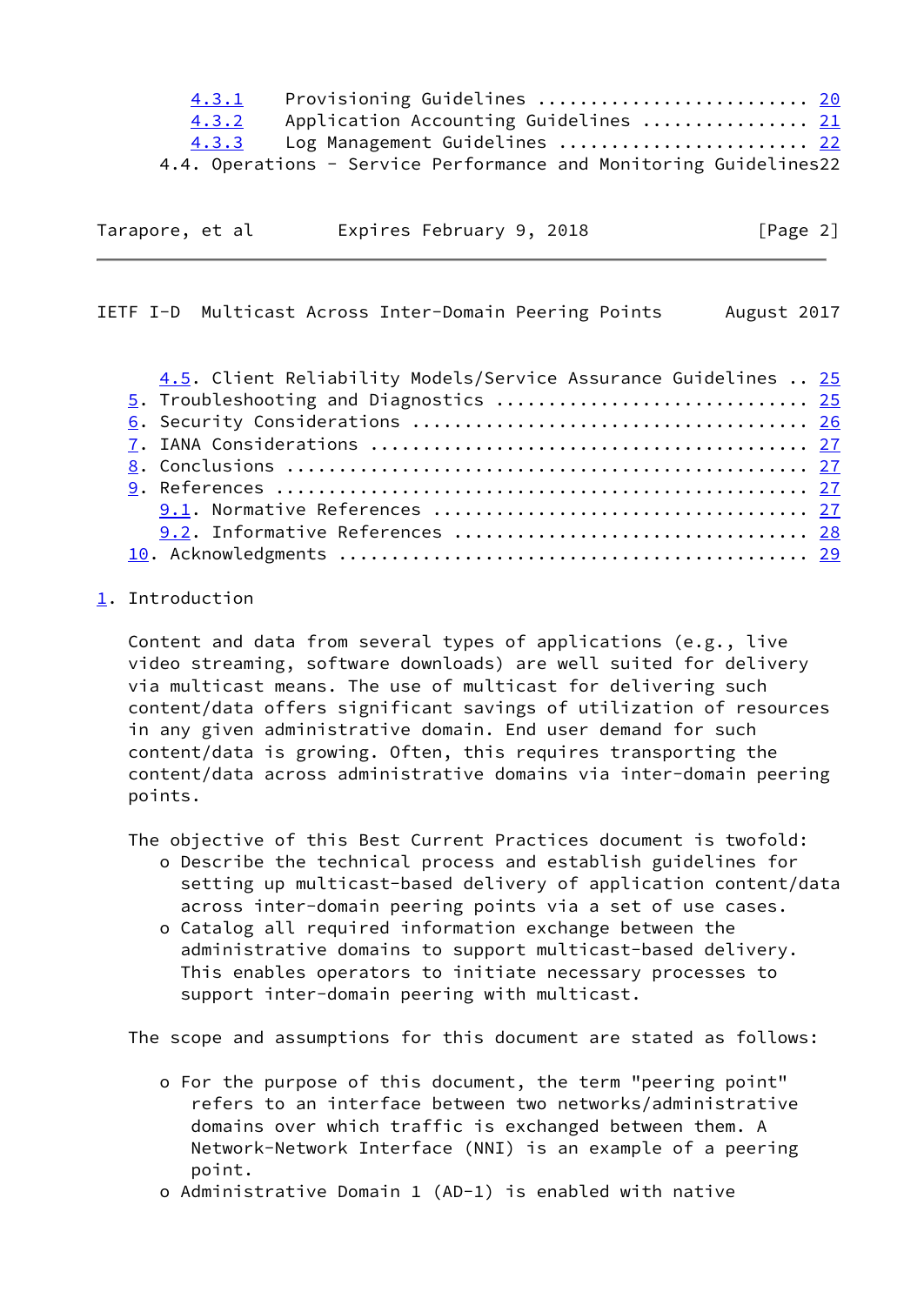multicast. A peering point exists between AD-1 and AD-2. o It is understood that several protocols are available for this purpose including PIM-SM [\[RFC4609](https://datatracker.ietf.org/doc/pdf/rfc4609)], Protocol Independent Multicast - Source Specific Multicast (PIM-SSM) [[RFC7761](https://datatracker.ietf.org/doc/pdf/rfc7761)], Internet Group Management Protocol (IGMP) [\[RFC3376](https://datatracker.ietf.org/doc/pdf/rfc3376)], and Multicast Listener Discovery (MLD) [\[RFC3810](https://datatracker.ietf.org/doc/pdf/rfc3810)].

| Tarapore, et al |  | Expires February 9, 2018 |  | [Page 3] |  |
|-----------------|--|--------------------------|--|----------|--|
|                 |  |                          |  |          |  |

<span id="page-3-0"></span>IETF I-D Multicast Across Inter-Domain Peering Points August 2017

- o As described in [Section 2](#page-4-0), the source IP address of the multicast stream in the originating AD (AD-1) is known. Under this condition, PIM-SSM use is beneficial as it allows the receiver's upstream router to directly send a JOIN message to the source without the need of invoking an intermediate Rendezvous Point (RP). Use of SSM also presents an improved threat mitigation profile against attack, as described in [[RFC4609](https://datatracker.ietf.org/doc/pdf/rfc4609)]. Hence, in the case of inter-domain peering, it is recommended to use only SSM protocols; the setup of inter domain peering for ASM (Any-Source Multicast) is not in scope for this document.
- o AD-1 and AD-2 are assumed to adopt compatible protocols. The use of different protocols is beyond the scope of this document.
- o An Automatic Multicast Tunnel (AMT) [\[RFC7450](https://datatracker.ietf.org/doc/pdf/rfc7450)] is setup at the peering point if either the peering point or AD-2 is not multicast enabled. It is assumed that an AMT Relay will be available to a client for multicast delivery. The selection of an optimal AMT relay by a client is out of scope for this document. Note that AMT use is necessary only when native multicast is unavailable in the peering point (Use Case 3.3) or in the downstream administrative domain (Use Cases 3.4, and  $3.5$ ).
- o The collection of billing data is assumed to be done at the application level and is not considered to be a networking issue. The settlements process for end user billing and/or inter-provider billing is out of scope for this document.
- o Inter-domain network connectivity troubleshooting is only considered within the context of a cooperative process between the two domains.

 Thus, the primary purpose of this document is to describe a scenario where two AD's interconnect via a direct connection to each other. Security and operational aspects for exchanging traffic on a public Internet Exchange Point (IXP) with a large shared broadcast domain between many operators, is not in scope for this document.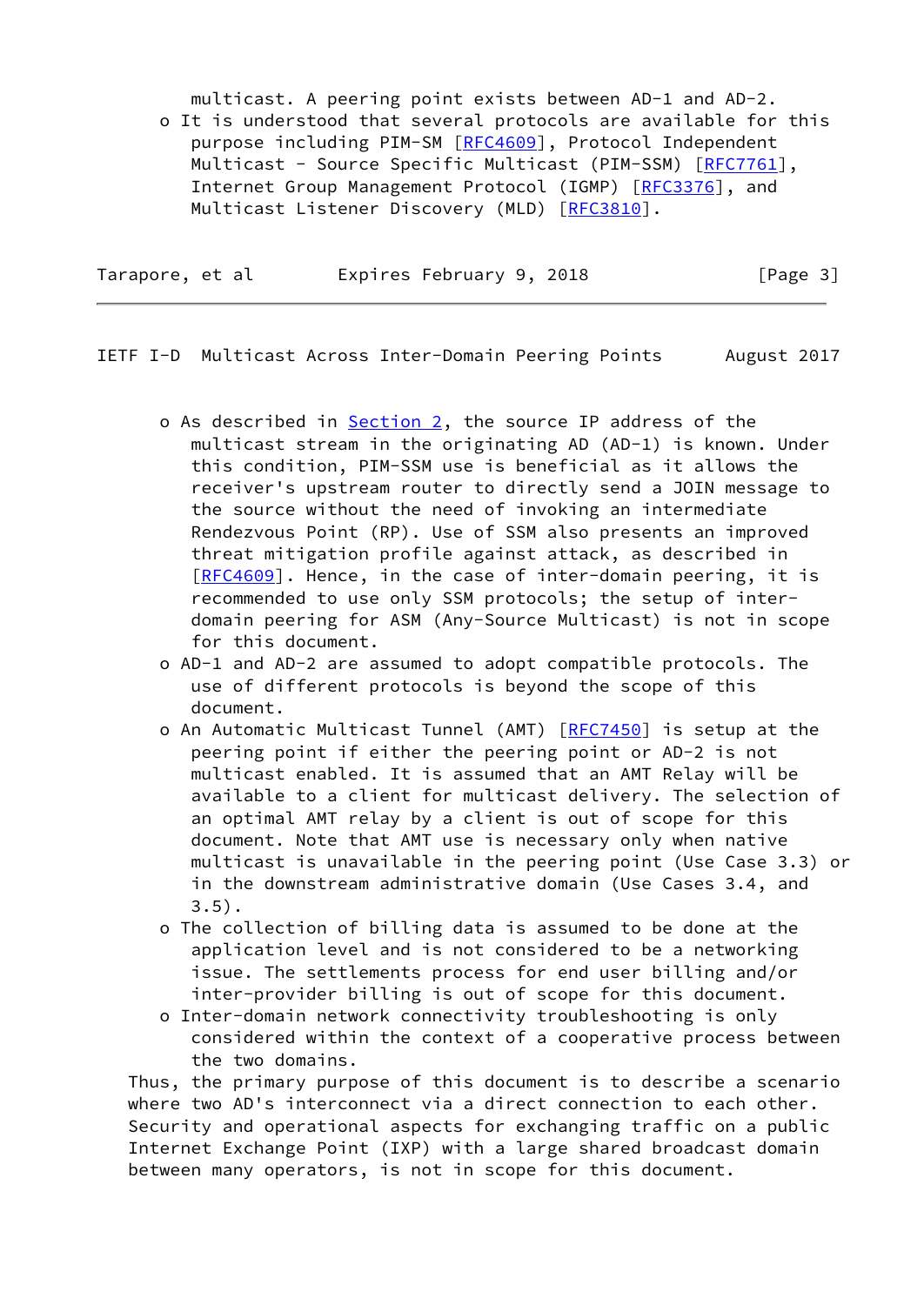This document also attempts to identify ways by which the peering process can be improved. Development of new methods for improvement is beyond the scope of this document.

<span id="page-4-0"></span>[2](#page-4-0). Overview of Inter-domain Multicast Application Transport

A multicast-based application delivery scenario is as follows:

| Tarapore, et al | Expires February 9, 2018 |  | [Page 4] |
|-----------------|--------------------------|--|----------|
|-----------------|--------------------------|--|----------|

IETF I-D Multicast Across Inter-Domain Peering Points August 2017

- o Two independent administrative domains are interconnected via a peering point.
- o The peering point is either multicast enabled (end-to-end native multicast across the two domains) or it is connected by one of two possible tunnel types:
	- o A Generic Routing Encapsulation (GRE) Tunnel [\[RFC2784](https://datatracker.ietf.org/doc/pdf/rfc2784)] allowing multicast tunneling across the peering point, or
	- o An Automatic Multicast Tunnel (AMT) [[RFC7450\]](https://datatracker.ietf.org/doc/pdf/rfc7450).
- o A service provider controls one or more application sources in AD-1 which will send multicast IP packets for one or more (S,G)s. It is assumed that the service being provided is suitable for delivery via multicast (e.g. live video streaming of popular events, software downloads to many devices, etc.), and that the packet streams will be part of a suitable multicast transport protocol.
- o An End User (EU) controls a device connected to AD-2, which runs an application client compatible with the service provider's application source.
- o The application client joins appropriate (S,G)s in order to receive the data necessary to provide the service to the EU. The mechanisms by which the application client learns the appropriate (S,G)s are an implementation detail of the application, and are out of scope for this document.

 Note that domain 2 may be an independent network domain (e.g., Tier 1 network operator domain). Alternately, domain 2 could also be an Enterprise network domain operated by a single customer. The peering point architecture and requirements may have some unique aspects associated with the Enterprise case.

 The Use Cases describing various architectural configurations for the multicast distribution along with associated requirements is described in [section 3](#page-5-0). Unique aspects related to the Enterprise network possibility will be described in this section. [Section 4](#page-14-0)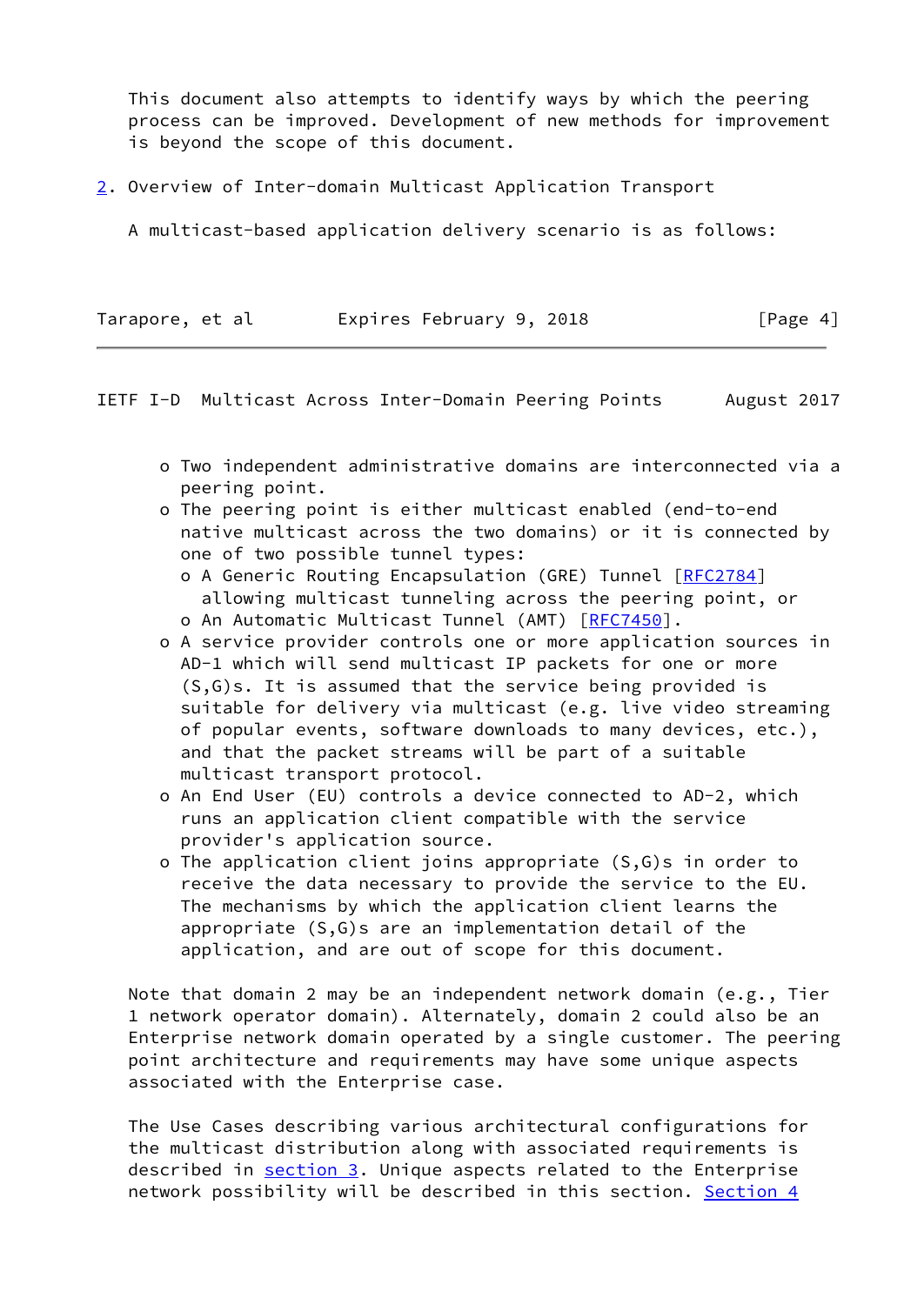contains a comprehensive list of pertinent information that needs to be exchanged between the two domains in order to support functions to enable the application transport.

Tarapore, et al expires February 9, 2018 [Page 5]

<span id="page-5-1"></span>IETF I-D Multicast Across Inter-Domain Peering Points August 2017

<span id="page-5-0"></span>[3](#page-5-0). Inter-domain Peering Point Requirements for Multicast

 The transport of applications using multicast requires that the inter-domain peering point is enabled to support such a process. There are five Use Cases for consideration in this document.

3.1. Native Multicast

 This Use Case involves end-to-end Native Multicast between the two administrative domains and the peering point is also native multicast enabled - Figure 1.



 AD = Administrative Domain (Independent Autonomous System) AS = Application (e.g., Content) Multicast Source BR = Border Router I1 = AD-1 and AD-2 Multicast Interconnection (e.g., MBGP) I2 = AD-2 and EU Multicast Connection

Figure 1 - Content Distribution via End to End Native Multicast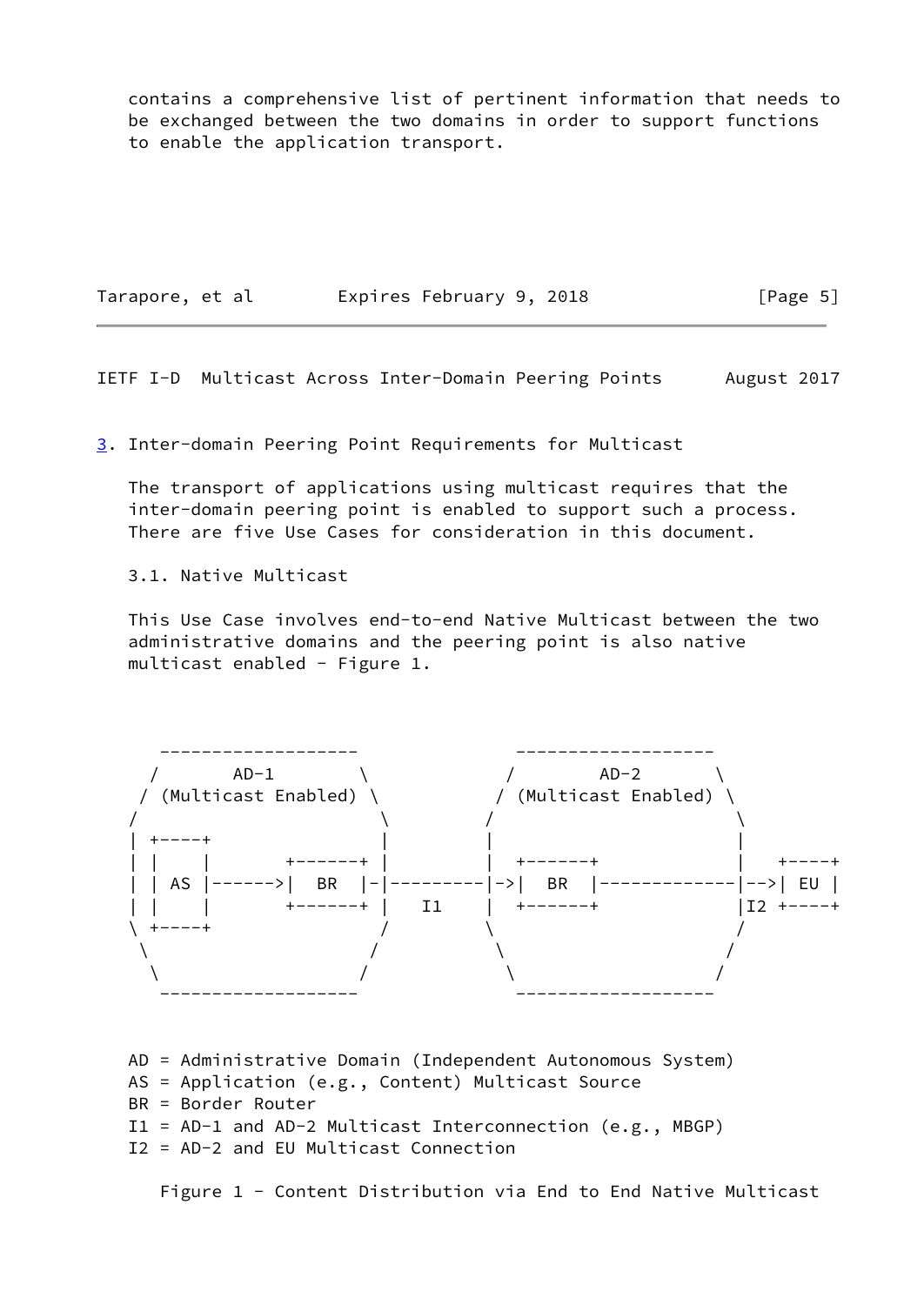Advantages of this configuration are:

- o Most efficient use of bandwidth in both domains.
- o Fewer devices in the path traversed by the multicast stream when compared to unicast transmissions.

 From the perspective of AD-1, the one disadvantage associated with native multicast into AD-2 instead of individual unicast to every EU

| Tarapore, et al |  | Expires February 9, 2018 |  | [Page 6] |  |
|-----------------|--|--------------------------|--|----------|--|
|-----------------|--|--------------------------|--|----------|--|

IETF I-D Multicast Across Inter-Domain Peering Points August 2017

 in AD-2 is that it does not have the ability to count the number of End Users as well as the transmitted bytes delivered to them. This information is relevant from the perspective of customer billing and operational logs. It is assumed that such data will be collected by the application layer. The application layer mechanisms for generating this information need to be robust enough such that all pertinent requirements for the source provider and the AD operator are satisfactorily met. The specifics of these methods are beyond the scope of this document.

Architectural guidelines for this configuration are as follows:

- a. Dual homing for peering points between domains is recommended as a way to ensure reliability with full BGP table visibility.
- b. If the peering point between AD-1 and AD-2 is a controlled network environment, then bandwidth can be allocated accordingly by the two domains to permit the transit of non rate adaptive multicast traffic. If this is not the case, then it is recommended that the multicast traffic should support rate-adaption.
- c. The sending and receiving of multicast traffic between two domains is typically determined by local policies associated with each domain. For example, if AD-1 is a service provider and AD-2 is an enterprise, then AD-1 may support local policies for traffic delivery to, but not traffic reception from, AD-2. Another example is the use of a policy by which AD-1 delivers specified content to AD-2 only if such delivery has been accepted by contract.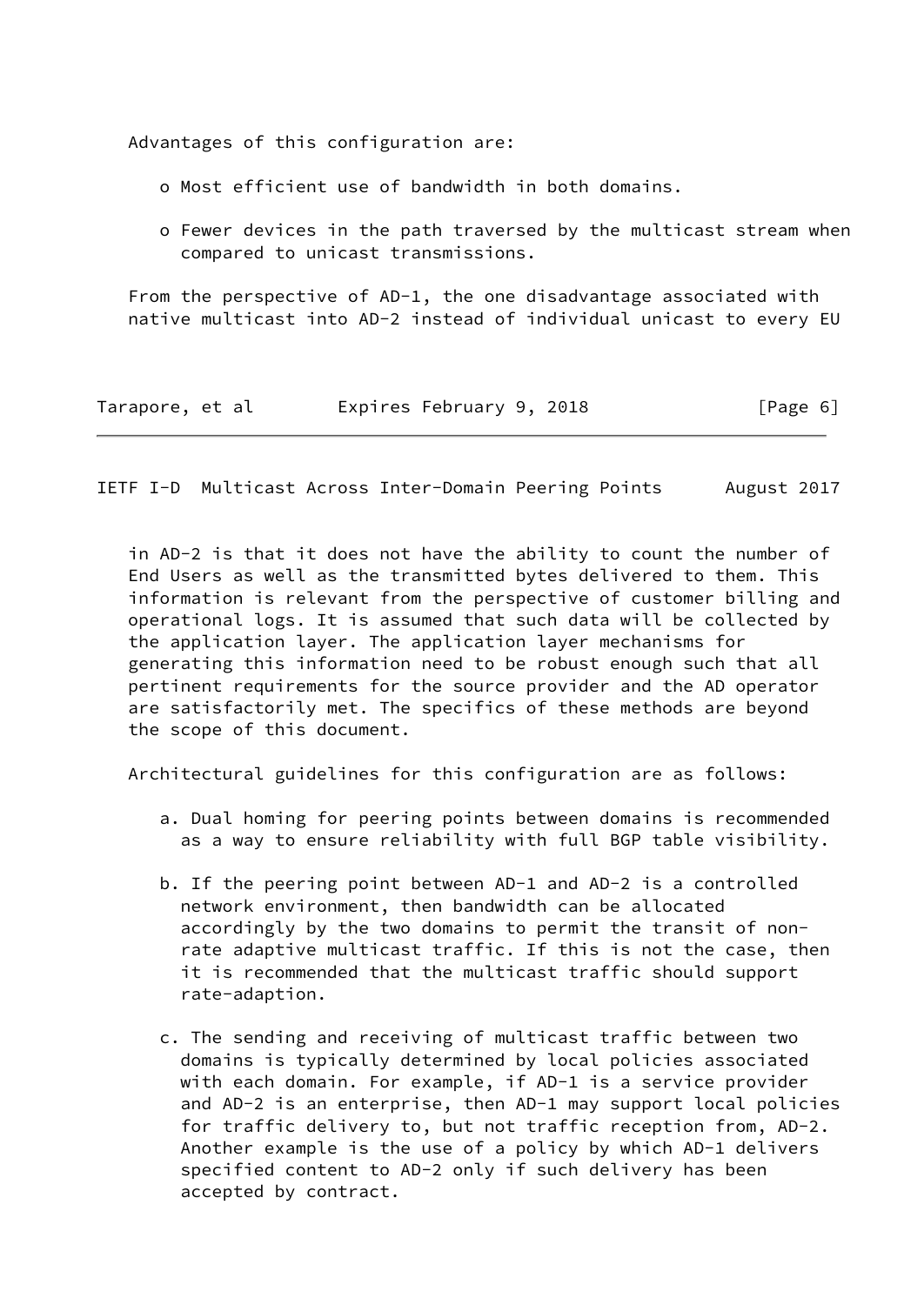- d. Relevant information on multicast streams delivered to End Users in AD-2 is assumed to be collected by available capabilities in the application layer. The precise nature and formats of the collected information will be determined by directives from the source owner and the domain operators.
- e. The interconnection of AD-1 and AD-2 should, at a minimum, follow guidelines for traffic filtering between autonomous systems [\[BCP38\]](#page-29-2). Filtering guidelines specific to the multicast control-plane and data-plane are described in [section 6.](#page-27-0)

| Tarapore, et al |  | Expires February 9, 2018 |  | [Page 7] |
|-----------------|--|--------------------------|--|----------|
|-----------------|--|--------------------------|--|----------|

<span id="page-7-0"></span>IETF I-D Multicast Across Inter-Domain Peering Points August 2017

3.2. Peering Point Enabled with GRE Tunnel

 The peering point is not native multicast enabled in this Use Case. There is a Generic Routing Encapsulation Tunnel provisioned over the peering point. In this case, the interconnection I1 between AD-1 and AD-2 in Figure 1 is multicast enabled via a Generic Routing Encapsulation Tunnel (GRE) [[RFC2784\]](https://datatracker.ietf.org/doc/pdf/rfc2784) and encapsulating the multicast protocols across the interface. The routing configuration is basically unchanged: Instead of BGP (SAFI2) across the native IP multicast link between AD-1 and AD-2, BGP (SAFI2) is now run across the GRE tunnel.

Advantages of this configuration:

- o Highly efficient use of bandwidth in both domains, although not as efficient as the fully native multicast Use Case.
- o Fewer devices in the path traversed by the multicast stream when compared to unicast transmissions.
- o Ability to support only partial IP multicast deployments in AD- 1 and/or AD-2.
- o GRE is an existing technology and is relatively simple to implement.

Disadvantages of this configuration: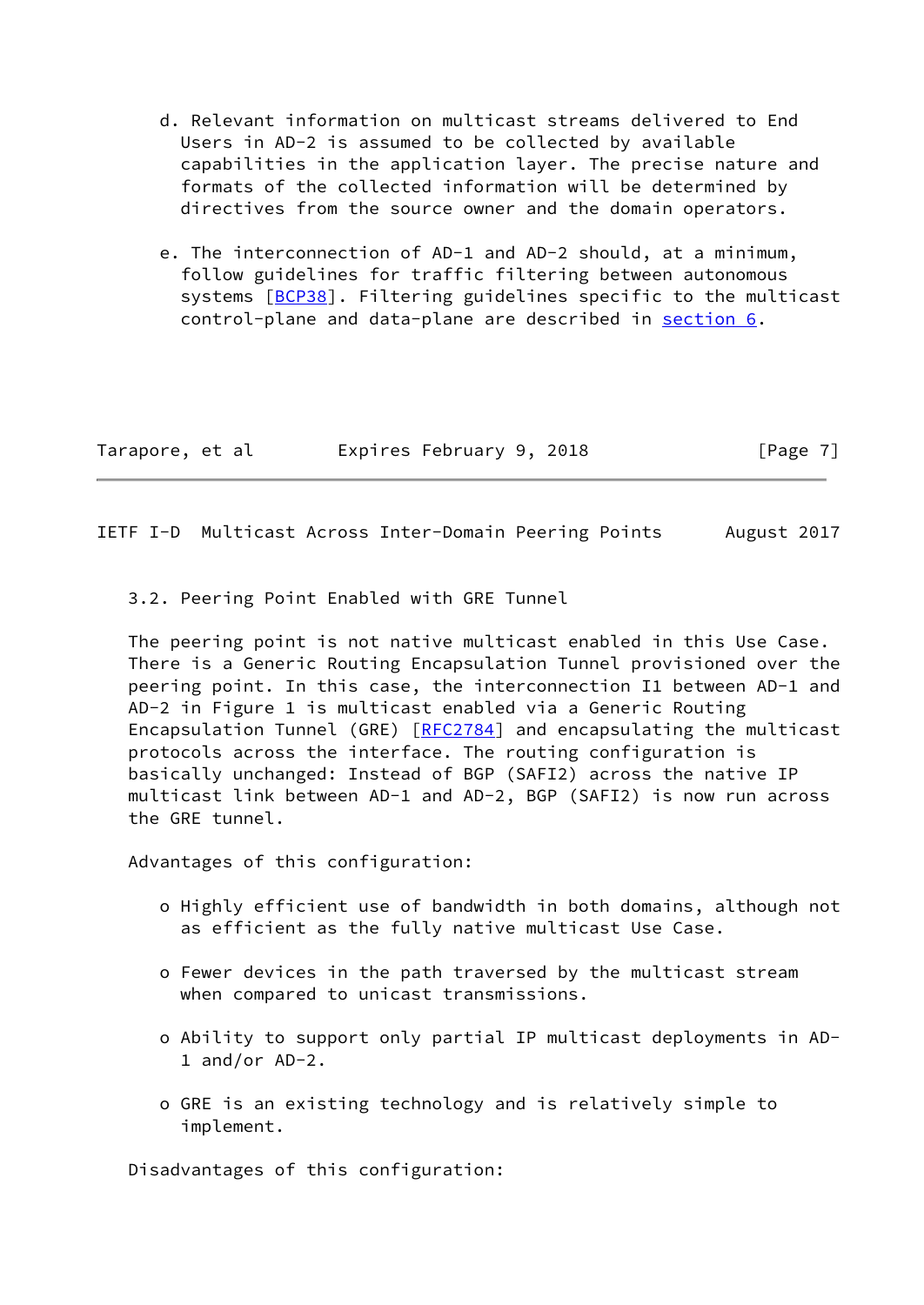- o Per Use Case 3.1, current router technology cannot count the number of end users or the number bytes transmitted.
- o GRE tunnel requires manual configuration.
- o The GRE must be established prior to stream starting.
- o The GRE tunnel is often left pinned up.

 Architectural guidelines for this configuration include the following:

 Guidelines (a) through (d) are the same as those described in Use Case 3.1. Two additional guidelines are as follows:

 e. GRE tunnels are typically configured manually between peering points to support multicast delivery between domains.

| Tarapore, et al | Expires February 9, 2018 | [Page 8] |
|-----------------|--------------------------|----------|
|-----------------|--------------------------|----------|

<span id="page-8-0"></span>IETF I-D Multicast Across Inter-Domain Peering Points August 2017

 f. It is recommended that the GRE tunnel (tunnel server) configuration in the source network is such that it only advertises the routes to the application sources and not to the entire network. This practice will prevent unauthorized delivery of applications through the tunnel (e.g., if application - e.g., content - is not part of an agreed inter-domain partnership).

 3.3. Peering Point Enabled with an AMT - Both Domains Multicast Enabled

 Both administrative domains in this Use Case are assumed to be native multicast enabled here; however, the peering point is not. The peering point is enabled with an Automatic Multicast Tunnel. The basic configuration is depicted in Figure 2.

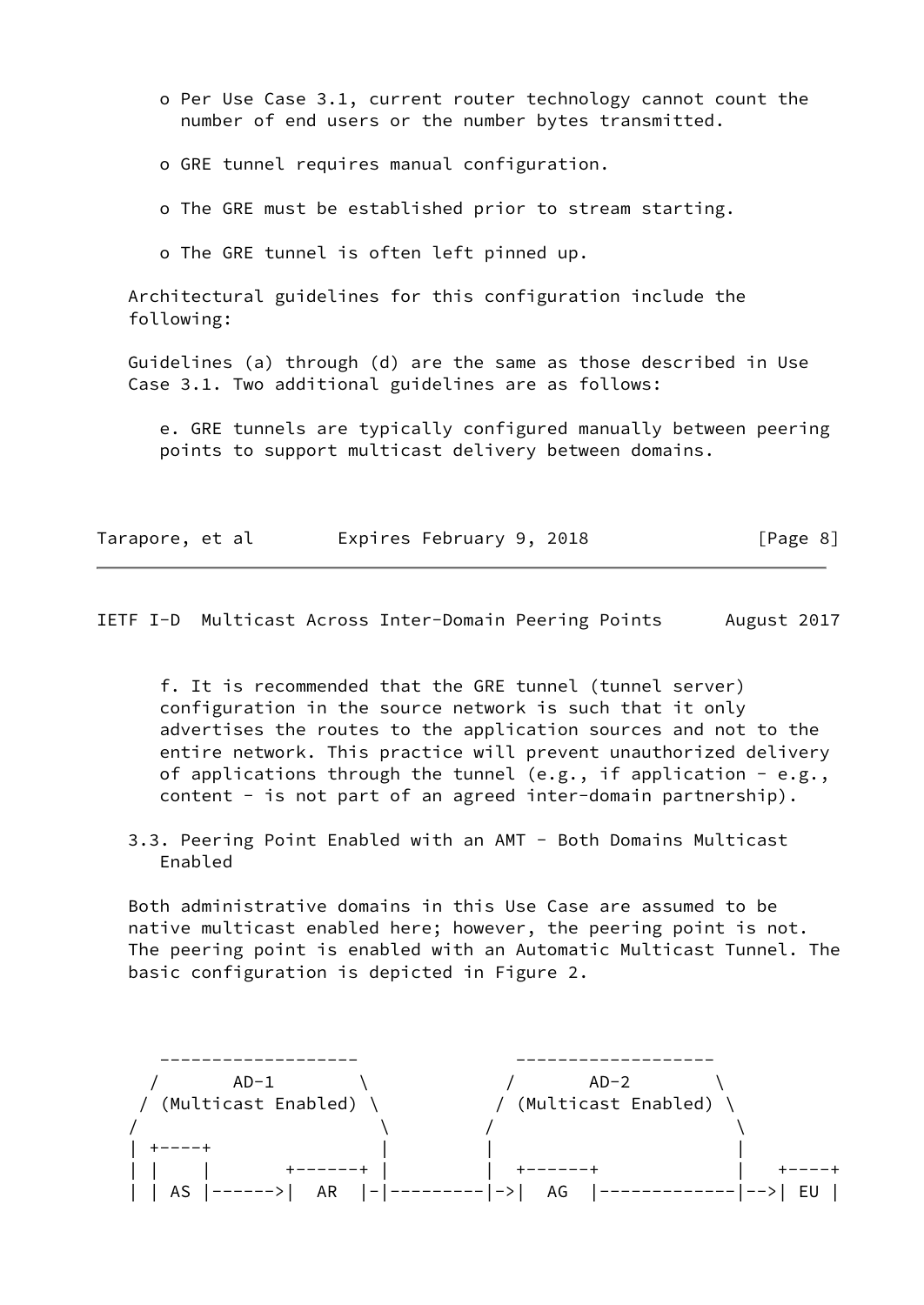

 AR = AMT Relay AG = AMT Gateway I1 = AMT Interconnection between AD-1 and AD-2 I2 = AD-2 and EU Multicast Connection

Figure 2 - AMT Interconnection between AD-1 and AD-2

Advantages of this configuration:

- o Highly efficient use of bandwidth in AD-1.
- o AMT is an existing technology and is relatively simple to implement. Attractive properties of AMT include the following:

| Tarapore, et al | Expires February 9, 2018 |  | [Page 9] |
|-----------------|--------------------------|--|----------|
|-----------------|--------------------------|--|----------|

<span id="page-9-0"></span>IETF I-D Multicast Across Inter-Domain Peering Points August 2017

- o Dynamic interconnection between Gateway-Relay pair across the peering point.
- o Ability to serve clients and servers with differing policies.

Disadvantages of this configuration:

- o Per Use Case 3.1 (AD-2 is native multicast), current router technology cannot count the number of end users or the number of bytes transmitted to all end users.
- o Additional devices (AMT Gateway and Relay pairs) may be introduced into the path if these services are not incorporated in the existing routing nodes.
- o Currently undefined mechanisms for the AG to automatically select the optimal AR.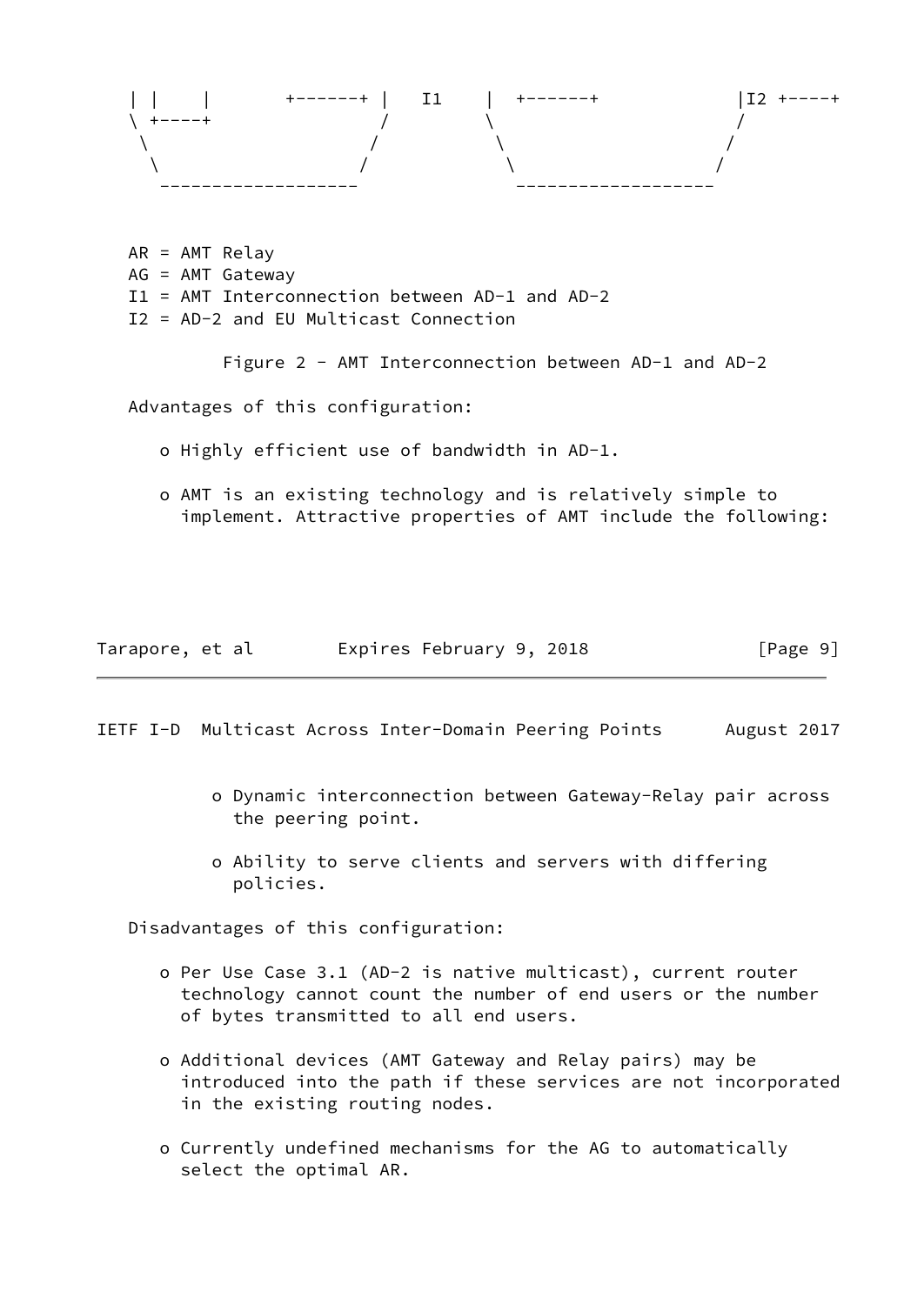Architectural guidelines for this configuration are as follows:

 Guidelines (a) through (d) are the same as those described in Use Case 3.1. In addition,

 e. It is recommended that AMT Relay and Gateway pairs be configured at the peering points to support multicast delivery between domains. AMT tunnels will then configure dynamically across the peering points once the Gateway in AD-2 receives the (S, G) information from the EU.

3.4. Peering Point Enabled with an AMT - AD-2 Not Multicast Enabled

 In this AMT Use Case, the second administrative domain AD-2 is not multicast enabled. Hence, the interconnection between AD-2 and the End User is also not multicast enabled. This Use Case is depicted in Figure 3.

| Tarapore, et al | Expires February 9, 2018 |  | [Page 10] |
|-----------------|--------------------------|--|-----------|
|-----------------|--------------------------|--|-----------|

IETF I-D Multicast Across Inter-Domain Peering Points August 2017

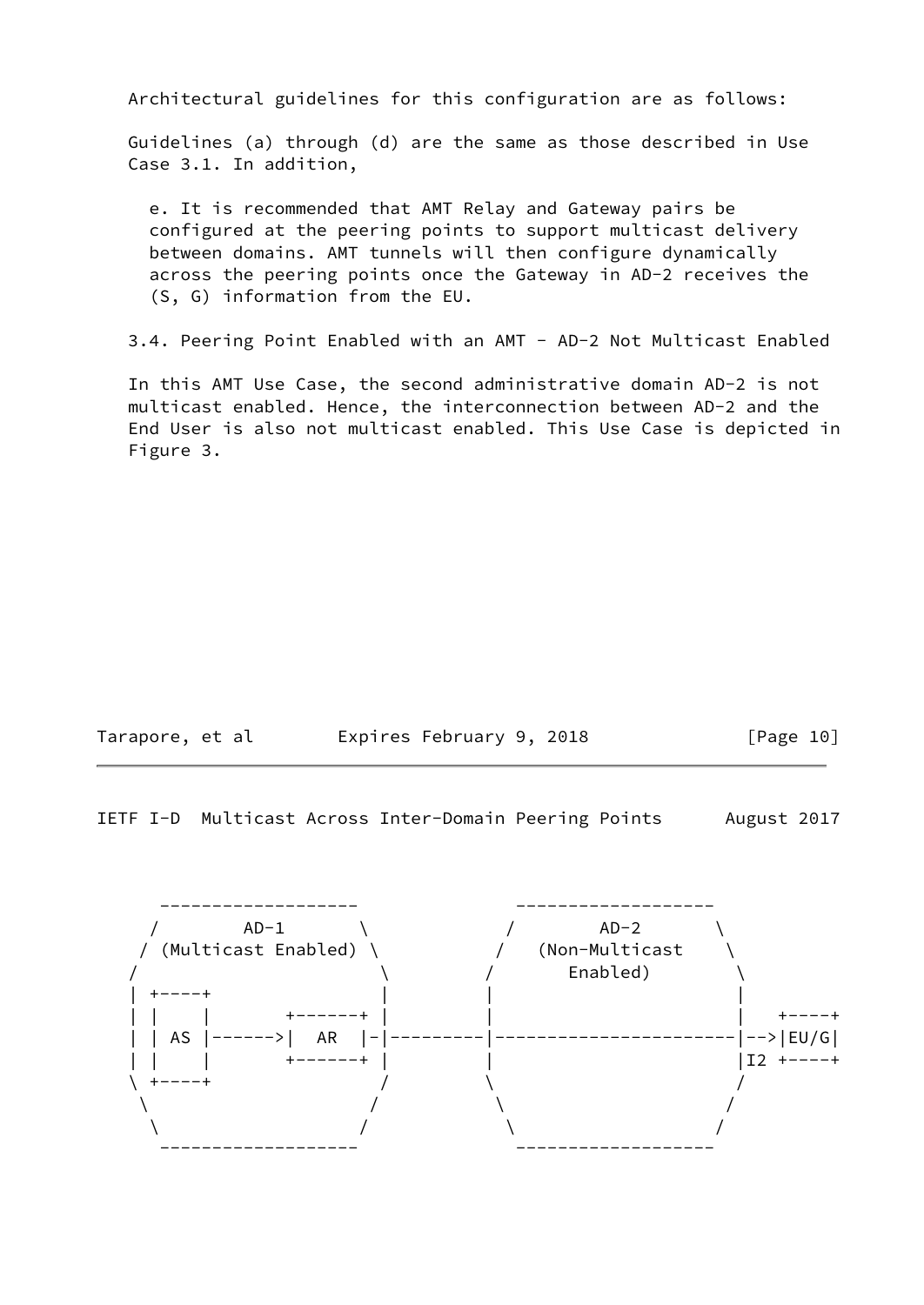AS = Application Multicast Source AR = AMT Relay EU/G = Gateway client embedded in EU device I2 = AMT Tunnel Connecting EU/G to AR in AD-1 through Non-Multicast Enabled AD-2.

Figure 3 - AMT Tunnel Connecting AD-1 AMT Relay and EU Gateway

 This Use Case is equivalent to having unicast distribution of the application through AD-2. The total number of AMT tunnels would be equal to the total number of End Users requesting the application. The peering point thus needs to accommodate the total number of AMT tunnels between the two domains. Each AMT tunnel can provide the data usage associated with each End User.

Advantages of this configuration:

- o Highly efficient use of bandwidth in AD-1.
- o AMT is an existing technology and is relatively simple to implement. Attractive properties of AMT include the following:
	- o Dynamic interconnection between Gateway-Relay pair across the peering point.
	- o Ability to serve clients and servers with differing policies.
- o Each AMT tunnel serves as a count for each End User and is also able to track data usage (bytes) delivered to the EU.

| Tarapore, et al | Expires February 9, 2018 |  | [Page 11] |
|-----------------|--------------------------|--|-----------|
|-----------------|--------------------------|--|-----------|

<span id="page-11-0"></span>IETF I-D Multicast Across Inter-Domain Peering Points August 2017

Disadvantages of this configuration:

- o Additional devices (AMT Gateway and Relay pairs) are introduced into the transport path.
- o Assuming multiple peering points between the domains, the EU Gateway needs to be able to find the "correct" AMT Relay in AD- 1.

Architectural guidelines for this configuration are as follows: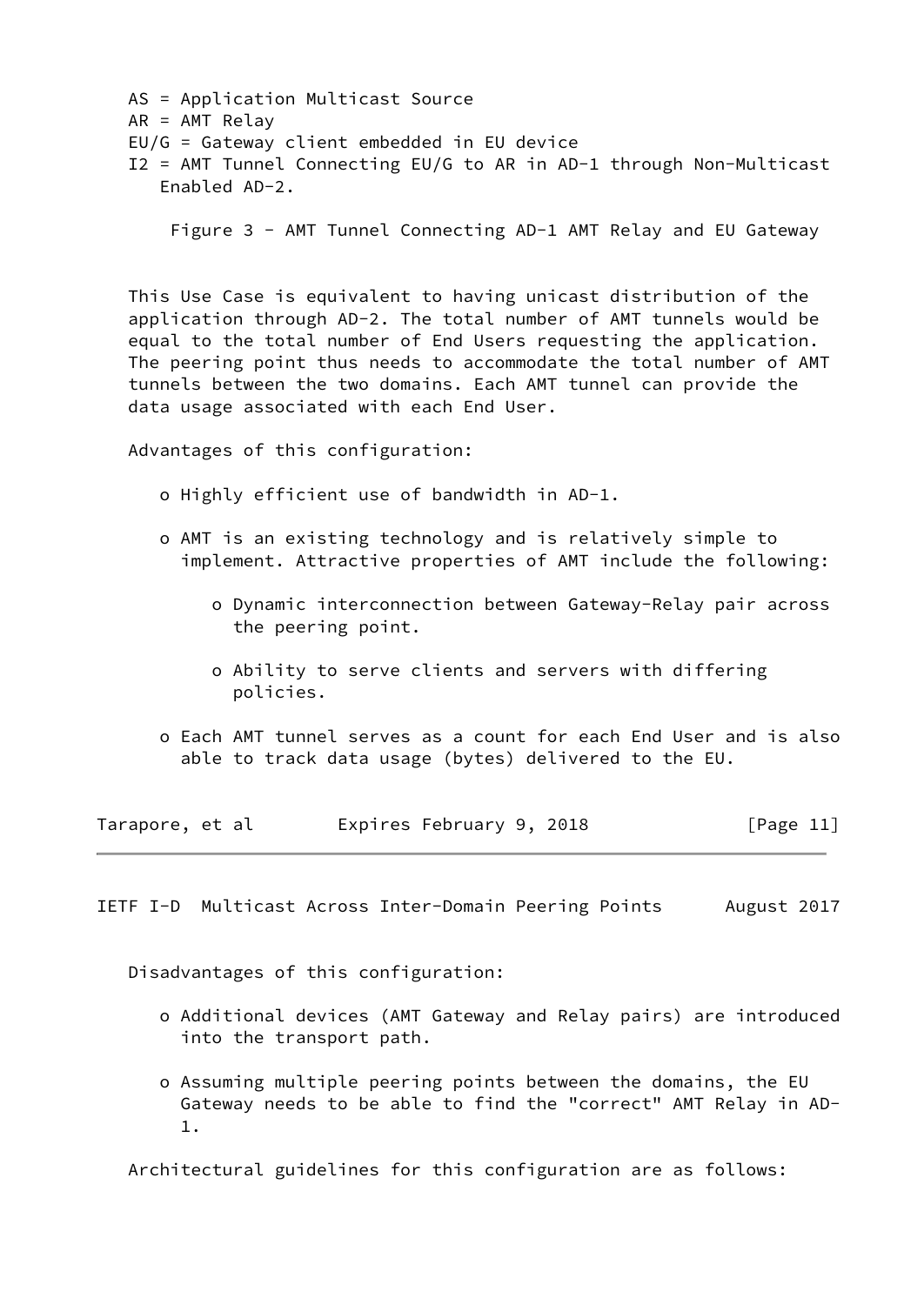Guidelines (a) through (c) are the same as those described in Use Case 3.1.

 d. It is recommended that proper procedures are implemented such that the AMT Gateway at the End User device is able to find the correct AMT Relay in AD-1 across the peering points. The application client in the EU device is expected to supply the (S, G) information to the Gateway for this purpose.

 e. The AMT tunnel capabilities are expected to be sufficient for the purpose of collecting relevant information on the multicast streams delivered to End Users in AD-2.

3.5. AD-2 Not Multicast Enabled - Multiple AMT Tunnels Through AD-2

This is a variation of Use Case 3.4 as follows:

Tarapore, et al expires February 9, 2018 [Page 12]

IETF I-D Multicast Across Inter-Domain Peering Points August 2017

 ------------------- ------------------- / AD-1 \ / AD-2 \ / (Multicast Enabled) \ / (Non-Multicast \  $\setminus$   $\setminus$   $\setminus$   $\setminus$  Enabled)  $\setminus$  | +----+ | |+--+ +--+ | | | | +------+ | ||AG| |AG| | +----+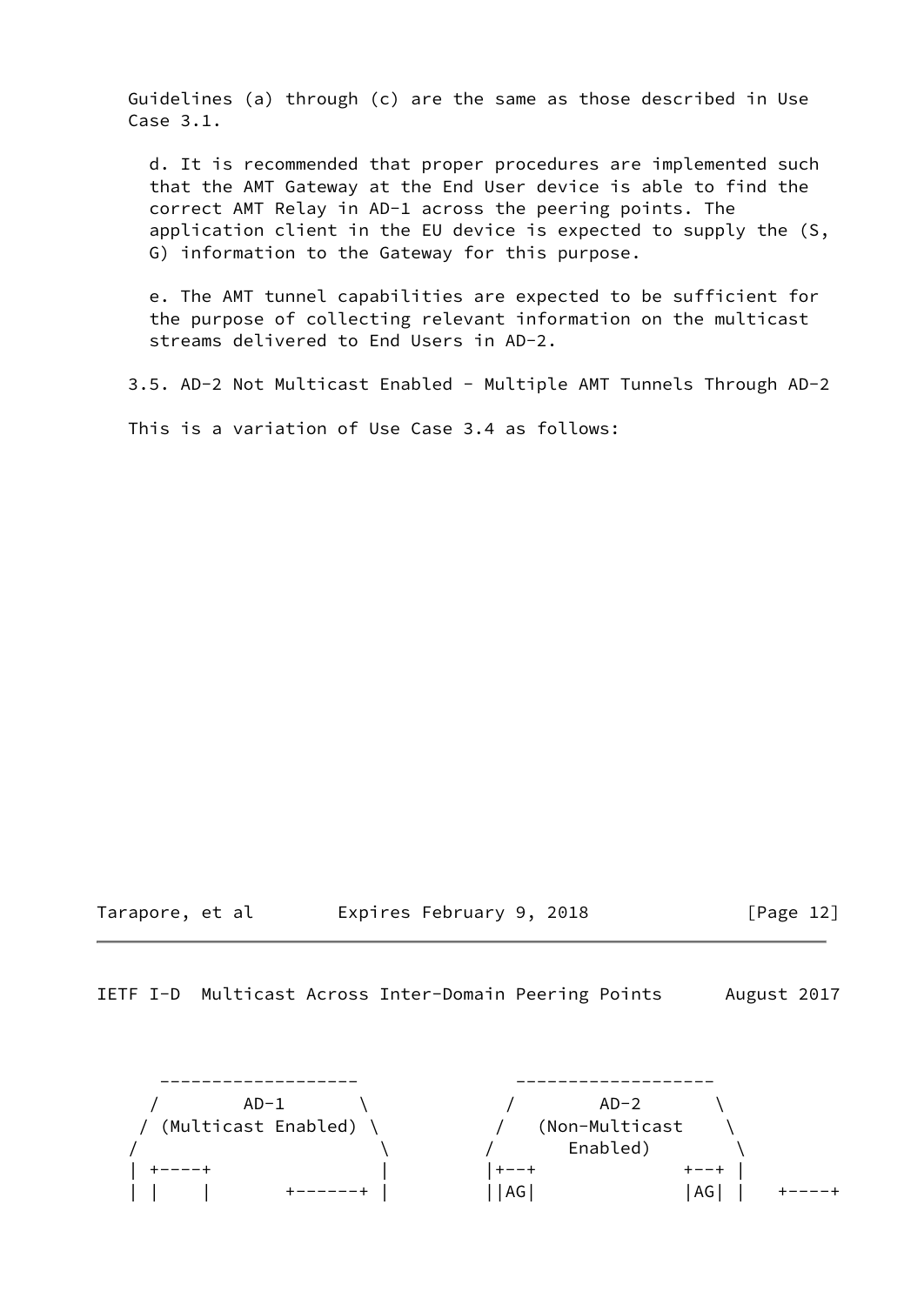

 AS = Application Source AR = AMT Relay in AD-1 AGAR1 = AMT Gateway/Relay node in AD-2 across Peering Point I1 = AMT Tunnel Connecting AR in AD-1 to GW in AGAR1 in AD-2 AGAR2 = AMT Gateway/Relay node at AD-2 Network Edge I2 = AMT Tunnel Connecting Relay in AGAR1 to GW in AGAR2 EU/G = Gateway client embedded in EU device I3 = AMT Tunnel Connecting EU/G to AR in AGAR2

Figure 4 - AMT Tunnel Connecting AD-1 AMT Relay and EU Gateway

 Use Case 3.4 results in several long AMT tunnels crossing the entire network of AD-2 linking the EU device and the AMT Relay in AD-1 through the peering point. Depending on the number of End Users, there is a likelihood of an unacceptably large number of AMT tunnels - and unicast streams - through the peering point. This situation can be alleviated as follows:

- o Provisioning of strategically located AMT nodes at the edges of AD-2. An AMT node comprises co-location of an AMT Gateway and an AMT Relay. One such node is at the AD-2 side of the peering point (node AGAR1 in Figure 4).
- o Single AMT tunnel established across peering point linking AMT Relay in AD-1 to the AMT Gateway in the AMT node AGAR1 in AD-2.
- o AMT tunnels linking AMT node AGAR1 at peering point in AD-2 to other AMT nodes located at the edges of AD-2: e.g., AMT tunnel

Tarapore, et al expires February 9, 2018 [Page 13]

<span id="page-13-0"></span>IETF I-D Multicast Across Inter-Domain Peering Points August 2017

 I2 linking AMT Relay in AGAR1 to AMT Gateway in AMT node AGAR2 in Figure 4.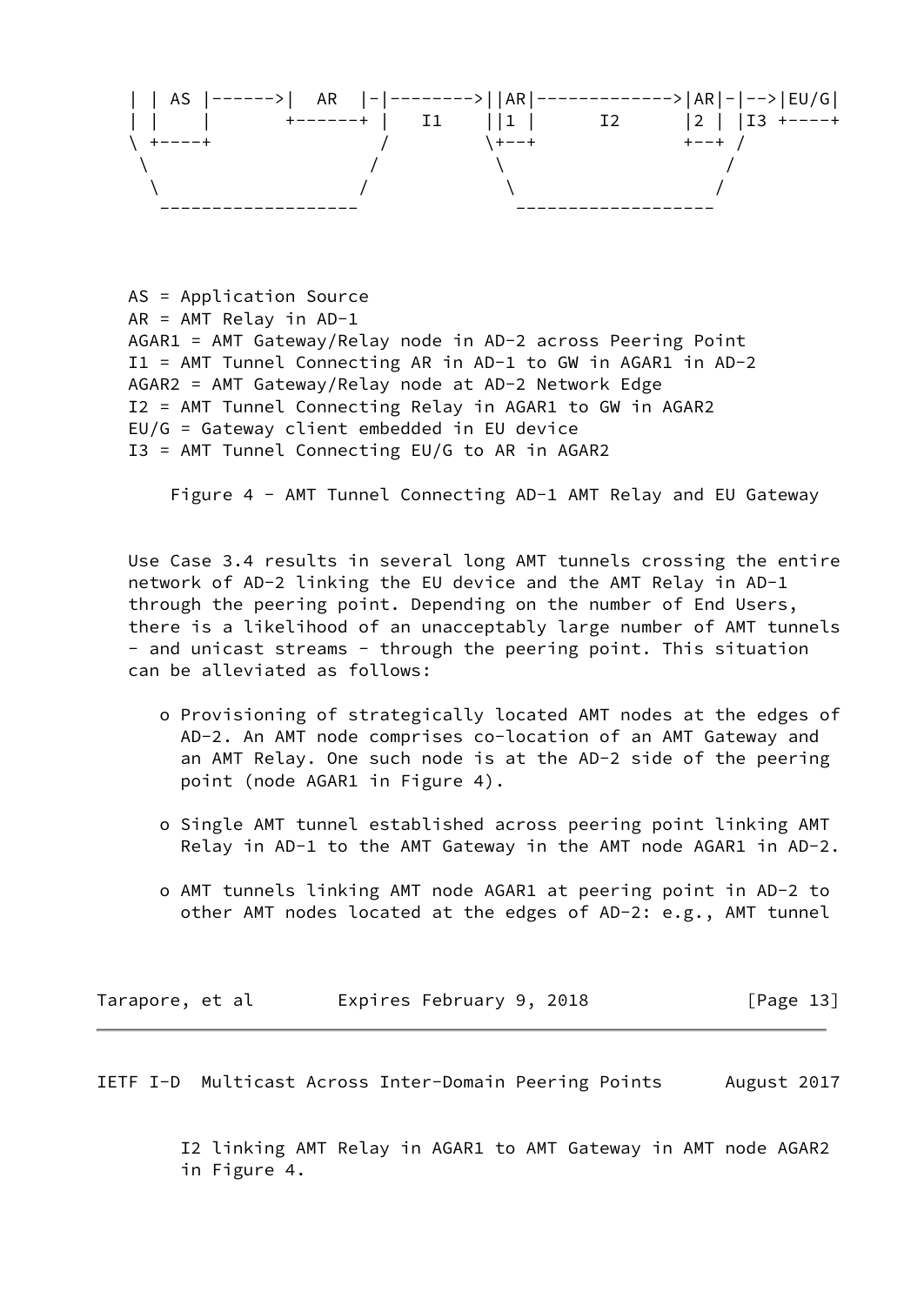o AMT tunnels linking EU device (via Gateway client embedded in device) and AMT Relay in appropriate AMT node at edge of AD-2: e.g., I3 linking EU Gateway in device to AMT Relay in AMT node AGAR2.

 The advantage for such a chained set of AMT tunnels is that the total number of unicast streams across AD-2 is significantly reduced, thus freeing up bandwidth. Additionally, there will be a single unicast stream across the peering point instead of possibly, an unacceptably large number of such streams per Use Case 3.4. However, this implies that several AMT tunnels will need to be dynamically configured by the various AMT Gateways based solely on the (S,G) information received from the application client at the EU device. A suitable mechanism for such dynamic configurations is therefore critical.

Architectural guidelines for this configuration are as follows:

 Guidelines (a) through (c) are the same as those described in Use Case 3.1.

 d. It is recommended that proper procedures are implemented such that the various AMT Gateways (at the End User devices and the AMT nodes in AD-2) are able to find the correct AMT Relay in other AMT nodes as appropriate. The application client in the EU device is expected to supply the (S, G) information to the Gateway for this purpose.

 e. The AMT tunnel capabilities are expected to be sufficient for the purpose of collecting relevant information on the multicast streams delivered to End Users in AD-2.

<span id="page-14-0"></span>[4](#page-14-0). Supporting Functionality

 Supporting functions and related interfaces over the peering point that enable the multicast transport of the application are listed in this section. Critical information parameters that need to be exchanged in support of these functions are enumerated, along with guidelines as appropriate. Specific interface functions for consideration are as follows.

Tarapore, et al expires February 9, 2018 [Page 14]

<span id="page-14-1"></span>IETF I-D Multicast Across Inter-Domain Peering Points August 2017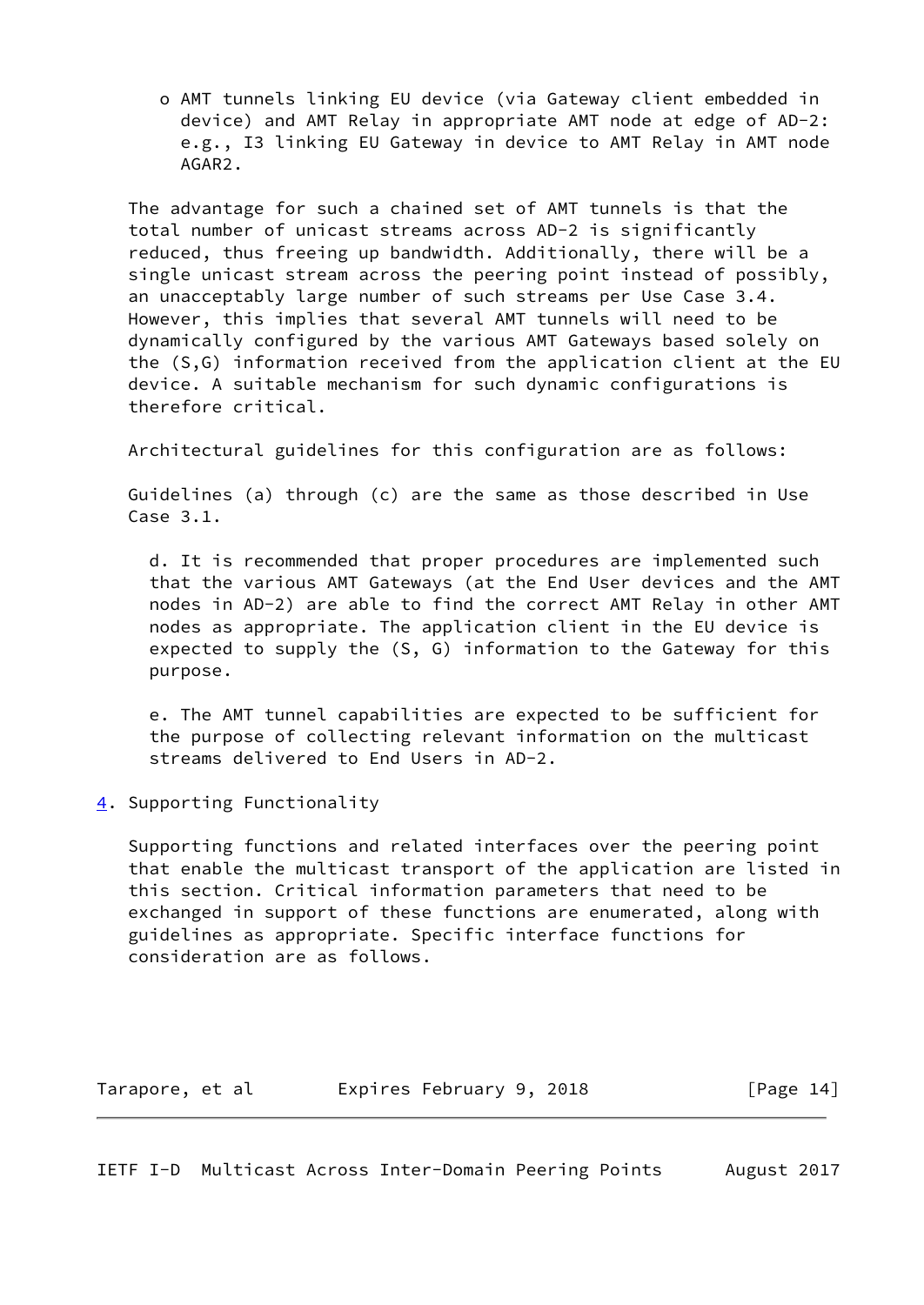### 4.1. Network Interconnection Transport and Security Guidelines

 The term "Network Interconnection Transport" refers to the interconnection points between the two Administrative Domains. The following is a representative set of attributes that will need to be agreed to between the two administrative domains to support multicast delivery.

- o Number of Peering Points.
- o Peering Point Addresses and Locations.
- o Connection Type Dedicated for Multicast delivery or shared with other services.
- o Connection Mode Direct connectivity between the two AD's or via another ISP.
- o Peering Point Protocol Support Multicast protocols that will be used for multicast delivery will need to be supported at these points. Examples of protocols include eBGP [[RFC4271](https://datatracker.ietf.org/doc/pdf/rfc4271)] and MBGP [[RFC4271](https://datatracker.ietf.org/doc/pdf/rfc4271)].
- o Bandwidth Allocation If shared with other services, then there needs to be a determination of the share of bandwidth reserved for multicast delivery. When determining the appropriate bandwidth allocation, parties should consider use of a multicast protocol suitable for live video streaming that is consistent with Congestion Control Principles [[BCP41\]](#page-29-3).
- o QoS Requirements Delay/latency specifications that need to be specified in an SLA.
- o AD Roles and Responsibilities the role played by each AD for provisioning and maintaining the set of peering points to support multicast delivery.
- 4.2. Routing Aspects and Related Guidelines

 The main objective for multicast delivery routing is to ensure that the End User receives the multicast stream from the "most optimal" source [INF ATIS 10] which typically:

 o Maximizes the multicast portion of the transport and minimizes any unicast portion of the delivery, and

| Tarapore, et al | Expires February 9, 2018 | [Page 15] |
|-----------------|--------------------------|-----------|
|-----------------|--------------------------|-----------|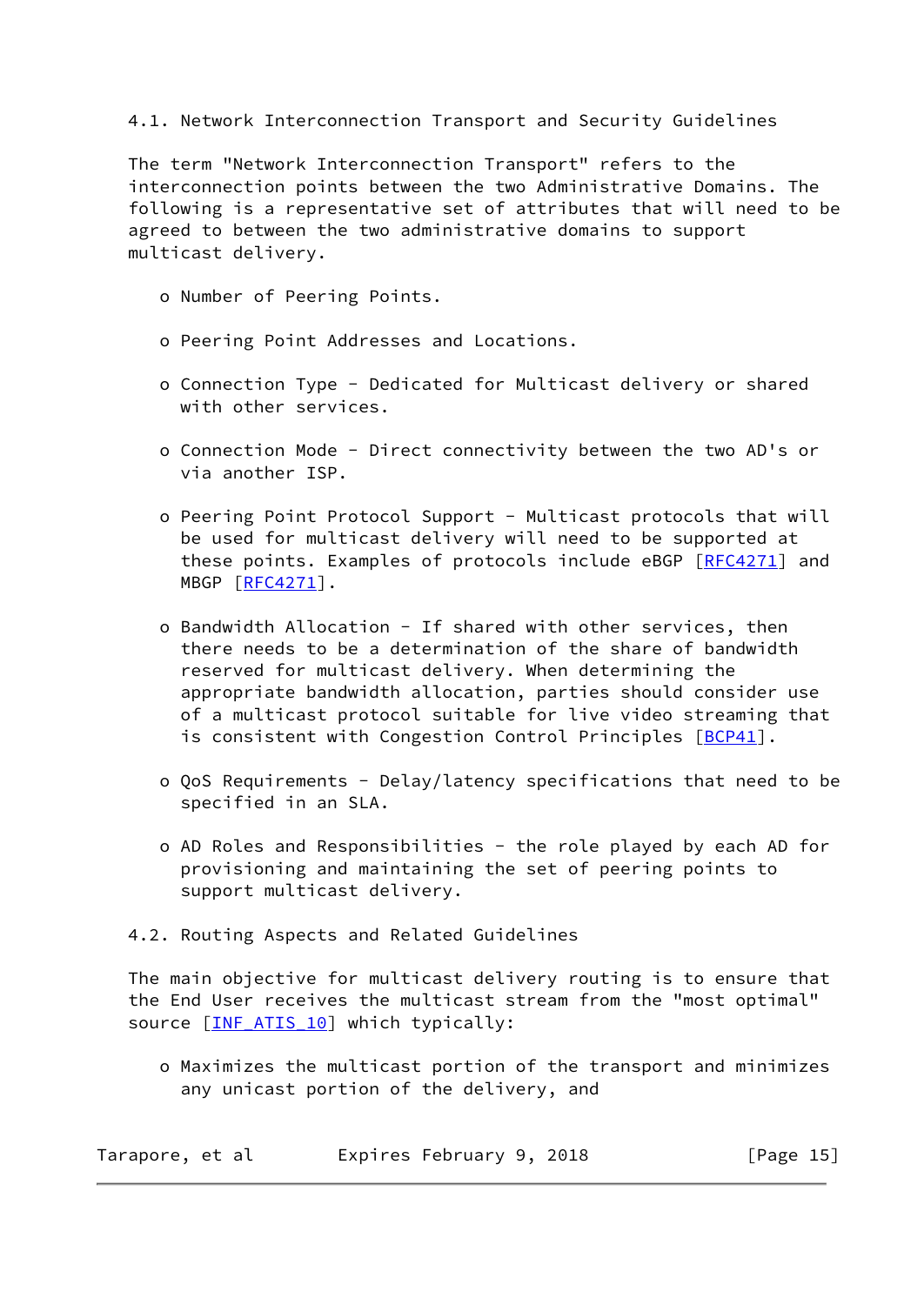<span id="page-16-0"></span>o Minimizes the overall combined network(s) route distance.

 This routing objective applies to both Native and AMT; the actual methodology of the solution will be different for each. Regardless, the routing solution is expected:

- o To be scalable,
- o To avoid/minimize new protocol development or modifications, and
- o To be robust enough to achieve high reliability and automatically adjust to changes/problems in the multicast infrastructure.

 For both Native and AMT environments, having a source as close as possible to the EU network is most desirable; therefore, in some cases, an AD may prefer to have multiple sources near different peering points. However, that is entirely an implementation issue.

4.2.1 Native Multicast Routing Aspects

 Native multicast simply requires that the Administrative Domains coordinate and advertise the correct source address(es) at their network interconnection peering points(i.e., border routers). An example of multicast delivery via a Native Multicast process across two Administrative Domains is as follows assuming that the interconnecting peering points are also multicast enabled:

- o Appropriate information is obtained by the EU client who is a subscriber to AD-2 (see Use Case 3.1). This information is in the form of metadata and it contains instructions directing the EU client to launch an appropriate application if necessary, as well as additional information for the application about the source location and the group (or stream) id in the form of the "S,G" data. The "S" portion provides the name or IP address of the source of the multicast stream. The metadata may also contain alternate delivery information such as specifying the unicast address of the stream.
- o The client uses the join message with S,G to join the multicast stream [\[RFC4604](https://datatracker.ietf.org/doc/pdf/rfc4604)].
- To facilitate this process, the two AD's need to do the following:
	- o Advertise the source id(s) over the Peering Points.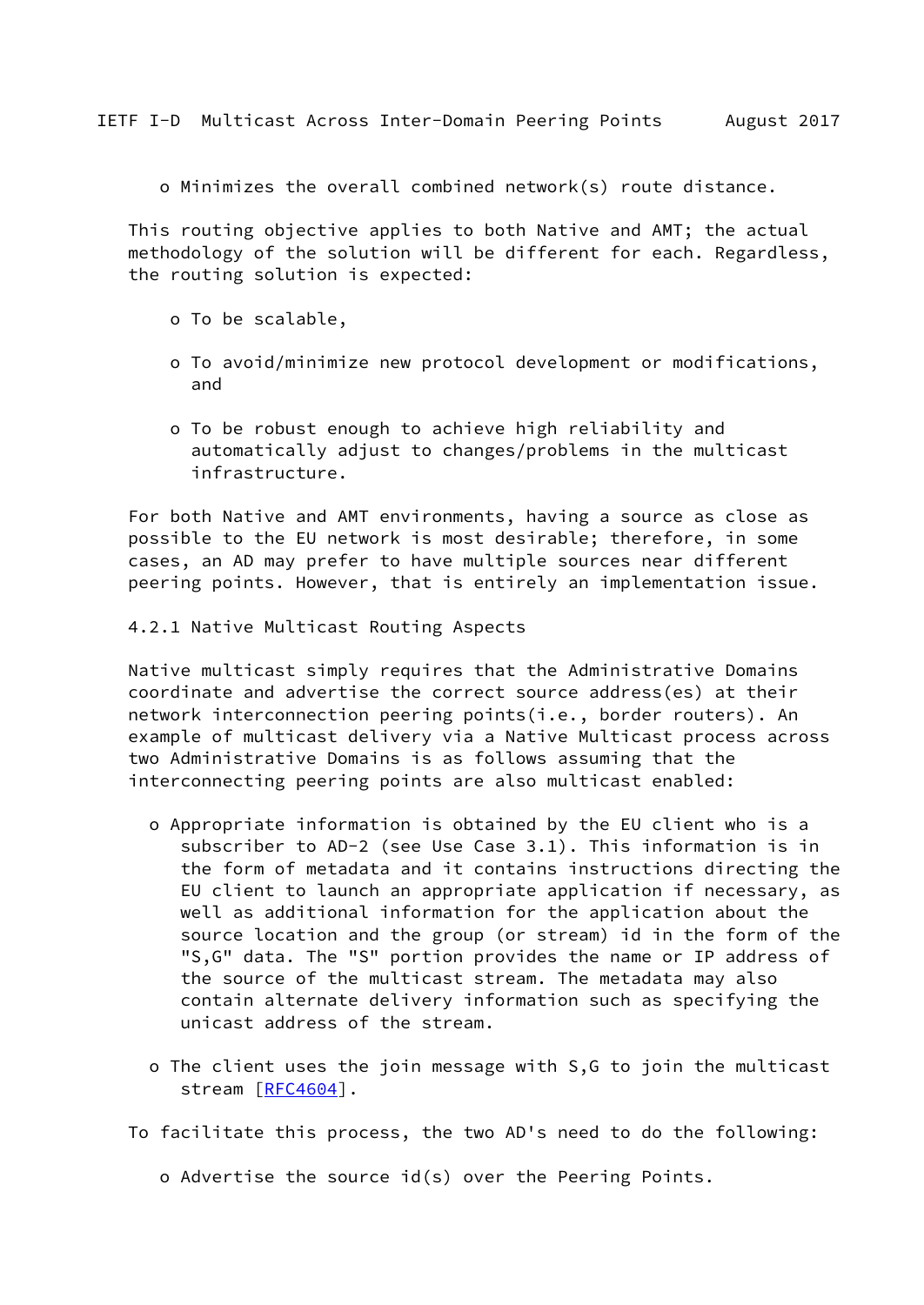<span id="page-17-0"></span>IETF I-D Multicast Across Inter-Domain Peering Points August 2017

- o Exchange relevant Peering Point information such as Capacity and Utilization.
- o Implement compatible multicast protocols to ensure proper multicast delivery across the peering points.

4.2.2 GRE Tunnel over Interconnecting Peering Point

 If the interconnecting peering point is not multicast enabled and both AD's are multicast enabled, then a simple solution is to provision a GRE tunnel between the two AD's - see Use Case 3.2.2. The termination points of the tunnel will usually be a network engineering decision, but generally will be between the border routers or even between the AD 2 border router and the AD 1 source (or source access router). The GRE tunnel would allow end-to-end native multicast or AMT multicast to traverse the interface. Coordination and advertisement of the source IP is still required.

 The two AD's need to follow the same process as described in 4.2.1 to facilitate multicast delivery across the Peering Points.

4.2.3 Routing Aspects with AMT Tunnels

 Unlike Native Multicast (with or without GRE), an AMT Multicast environment is more complex. It presents a dual layered problem because there are two criteria that should be simultaneously met:

- o Find the closest AMT relay to the end-user that also has multicast connectivity to the content source, and
- o Minimize the AMT unicast tunnel distance.

There are essentially two components to the AMT specification:

 o AMT Relays: These serve the purpose of tunneling UDP multicast traffic to the receivers (i.e., End-Points). The AMT Relay will receive the traffic natively from the multicast media source and will replicate the stream on behalf of the downstream AMT Gateways, encapsulating the multicast packets into unicast packets and sending them over the tunnel toward the AMT Gateway. In addition, the AMT Relay may perform various usage and activity statistics collection. This results in moving the replication point closer to the end user, and cuts down on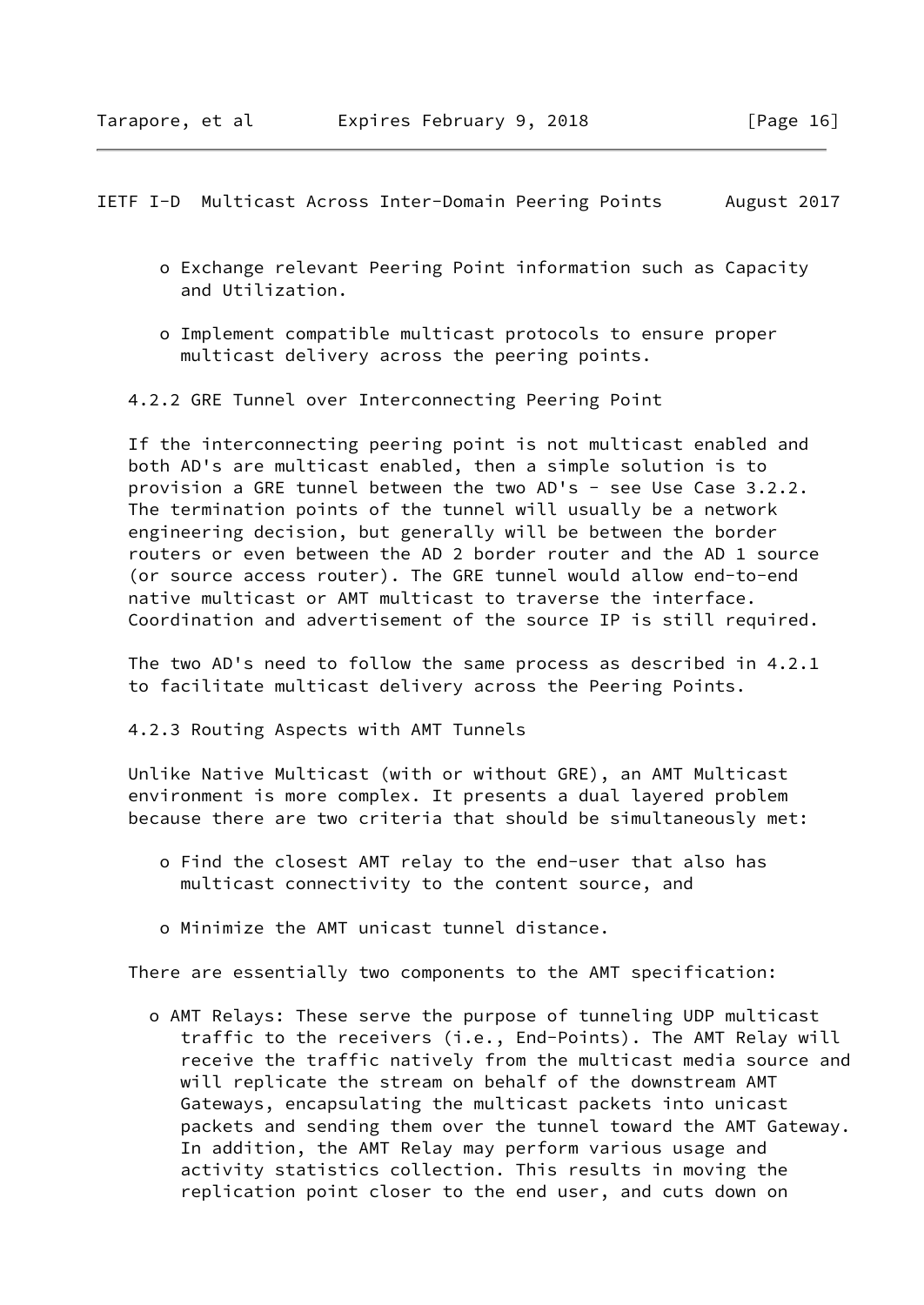traffic across the network. Thus, the linear costs of adding unicast subscribers can be avoided. However, unicast replication

| Tarapore, et al | Expires February 9, 2018 | [Page 17] |
|-----------------|--------------------------|-----------|
|-----------------|--------------------------|-----------|

IETF I-D Multicast Across Inter-Domain Peering Points August 2017

 is still required for each requesting End-Point within the unicast-only network.

 o AMT Gateway (GW): The Gateway will reside on an End-Point - this may be a Personal Computer (PC) or a Set Top Box (STB). The AMT Gateway receives join and leave requests from the Application via an Application Programming Interface (API). In this manner, the Gateway allows the End-Point to conduct itself as a true Multicast End-Point. The AMT Gateway will encapsulate AMT messages into UDP packets and send them through a tunnel (across the unicast-only infrastructure) to the AMT Relay.

The simplest AMT Use Case ( $section 3.3$ ) involves peering points that are not multicast enabled between two multicast enabled AD's. An AMT tunnel is deployed between an AMT Relay on the AD 1 side of the peering point and an AMT Gateway on the AD 2 side of the peering point. One advantage to this arrangement is that the tunnel is established on an as needed basis and need not be a provisioned element. The two AD's can coordinate and advertise special AMT Relay Anycast addresses with each other. Alternately, they may decide to simply provision Relay addresses, though this would not be an optimal solution in terms of scalability.

 Use Cases 3.4 and 3.5 describe more complicated AMT situations as AD-2 is not multicast enabled. For these cases, the End User device needs to be able to setup an AMT tunnel in the most optimal manner. There are many methods by which relay selection can be done including the use of DNS based queries and static lookup tables [\[RFC7450](https://datatracker.ietf.org/doc/pdf/rfc7450)]. The choice of the method is implementation dependent and is up to the network operators. Comparison of various methods is out of scope for this document; it is for further study.

 An illustrative example of a relay selection based on DNS queries and Anycast IP addresses process for Use Cases 3.4 and 3.5 is described here. Using an Anycast IP address for AMT Relays allows for all AMT Gateways to find the "closest" AMT Relay - the nearest edge of the multicast topology of the source. Note that this is strictly illustrative; the choice of the method is up to the network operators. The basic process is as follows: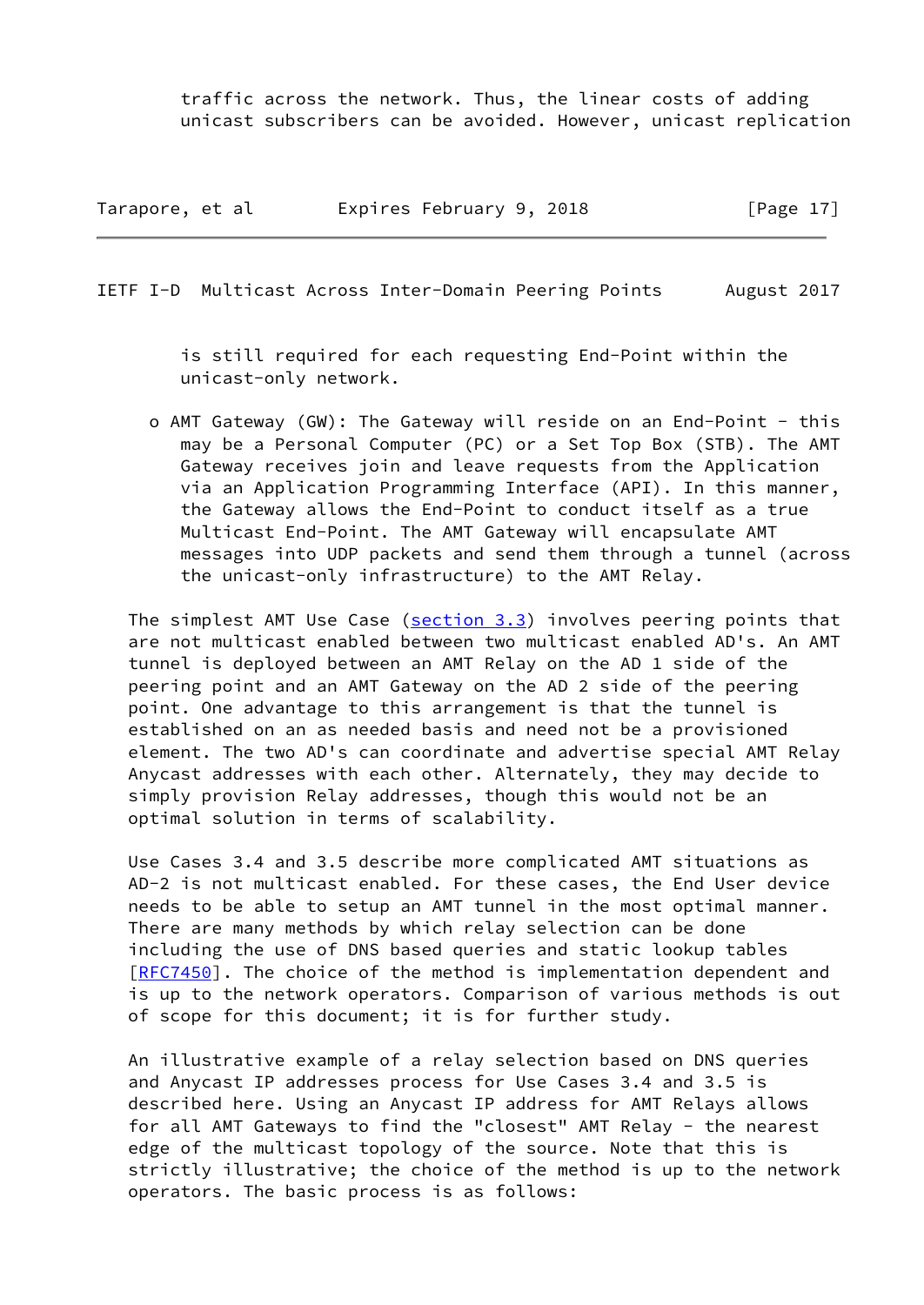o Appropriate metadata is obtained by the EU client application. The metadata contains instructions directing the EU client to an ordered list of particular destinations to seek the requested stream and, for multicast, specifies the source location and the group (or stream) ID in the form of the "S,G" data. The "S" portion provides the URI (name or IP address) of the source of the multicast stream and the "G" identifies the particular stream

| Tarapore, et al | Expires February 9, 2018 | [Page 18] |
|-----------------|--------------------------|-----------|
|-----------------|--------------------------|-----------|

<span id="page-19-0"></span>IETF I-D Multicast Across Inter-Domain Peering Points August 2017

 originated by that source. The metadata may also contain alternate delivery information such as the address of the unicast form of the content to be used, for example, if the multicast stream becomes unavailable.

- o Using the information from the metadata, and possibly information provisioned directly in the EU client, a DNS query is initiated in order to connect the EU client/AMT Gateway to an AMT Relay.
- o Query results are obtained, and may return an Anycast address or a specific unicast address of a relay. Multiple relays will typically exist. The Anycast address is a routable "pseudo address" shared among the relays that can gain multicast access to the source.
- o If a specific IP address unique to a relay was not obtained, the AMT Gateway then sends a message (e.g., the discovery message) to the Anycast address such that the network is making the routing choice of particular relay - e.g., closest relay to the EU. (Note that in IPv6 there is a specific Anycast format and Anycast is inherent in IPv6 routing, whereas in IPv4 Anycast is handled via provisioning in the network. Details are out of scope for this document.)
- o The contacted AMT Relay then returns its specific unicast IP address (after which the Anycast address is no longer required). Variations may exist as well.
- o The AMT Gateway uses that unicast IP address to initiate a three way handshake with the AMT Relay.
- o AMT Gateway provides "S,G" to the AMT Relay (embedded in AMT protocol messages).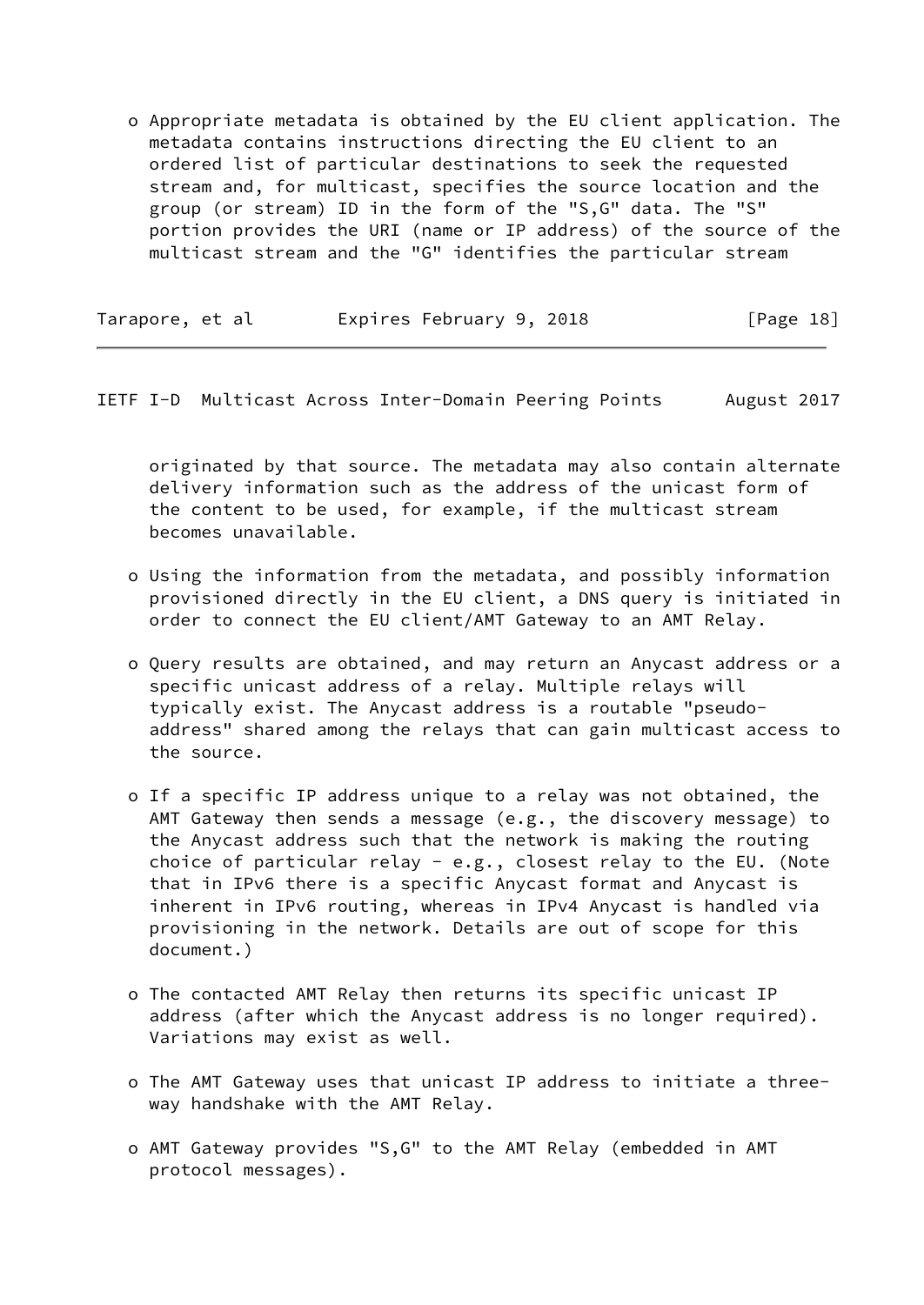- o AMT Relay receives the "S,G" information and uses the S,G to join the appropriate multicast stream, if it has not already subscribed to that stream.
- o AMT Relay encapsulates the multicast stream into the tunnel between the Relay and the Gateway, providing the requested content to the EU.

4.3. Back Office Functions - Provisioning and Logging Guidelines

Back Office refers to the following:

| Tarapore, et al |  |  |  | Expires February 9, 2018 |  |  | [Page 19] |  |
|-----------------|--|--|--|--------------------------|--|--|-----------|--|
|-----------------|--|--|--|--------------------------|--|--|-----------|--|

<span id="page-20-0"></span>IETF I-D Multicast Across Inter-Domain Peering Points August 2017

- o Servers and Content Management systems that support the delivery of applications via multicast and interactions between AD's.
- o Functionality associated with logging, reporting, ordering, provisioning, maintenance, service assurance, settlement, etc.

4.3.1 Provisioning Guidelines

 Resources for basic connectivity between AD's Providers need to be provisioned as follows:

- o Sufficient capacity must be provisioned to support multicast-based delivery across AD's.
- o Sufficient capacity must be provisioned for connectivity between all supporting back-offices of the AD's as appropriate. This includes activating proper security treatment for these back office connections (gateways, firewalls, etc) as appropriate.
- o Routing protocols as needed, e.g. configuring routers to support these.

 Provisioning aspects related to Multicast-Based inter-domain delivery are as follows.

 The ability to receive requested application via multicast is triggered via receipt of the necessary metadata. Hence, this metadata must be provided to the EU regarding multicast URL - and unicast fallback if applicable. AD-2 must enable the delivery of this metadata to the EU and provision appropriate resources for this purpose.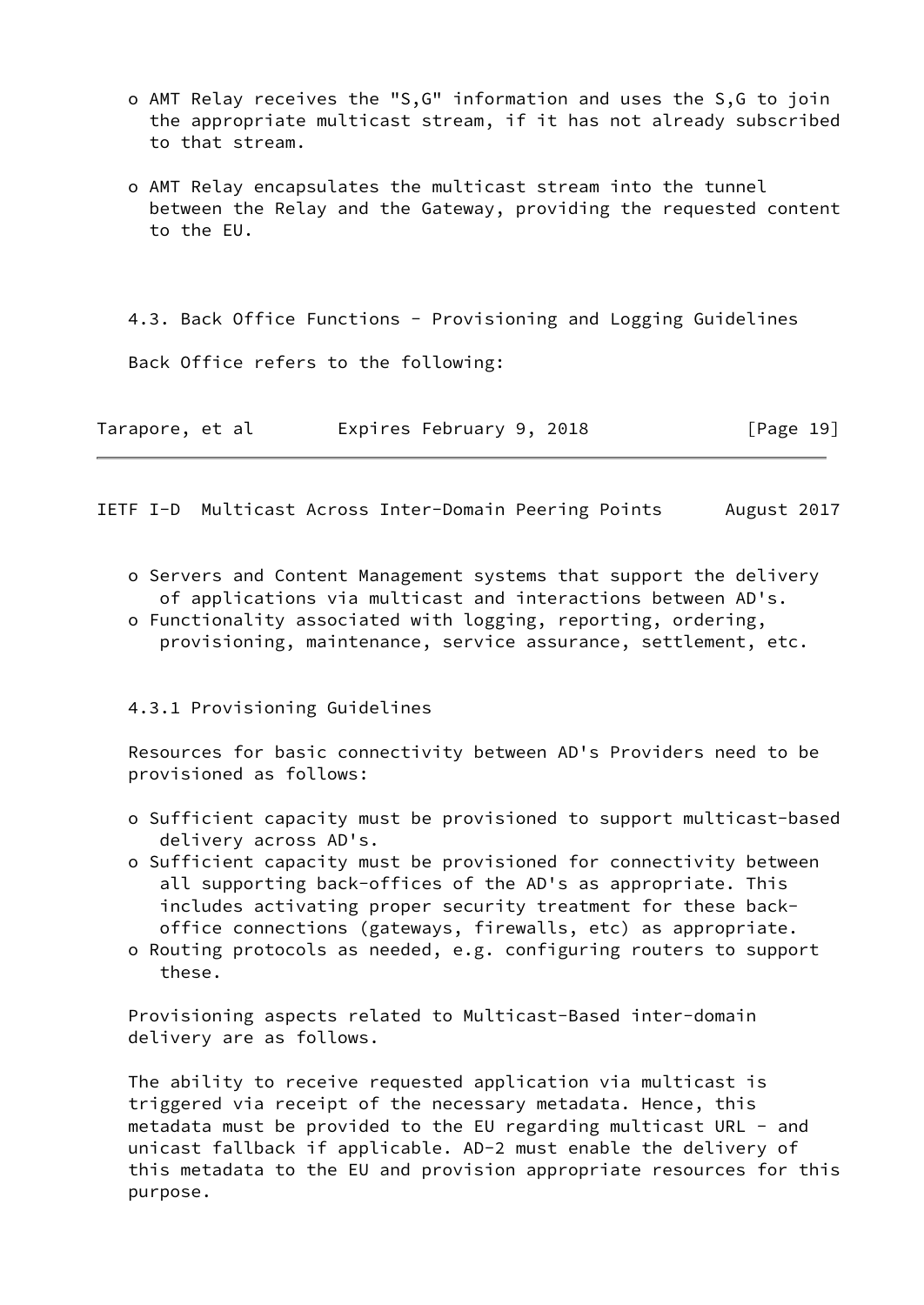Native multicast functionality is assumed to be available across many ISP backbones, peering and access networks. If, however, native multicast is not an option (Use Cases 3.4 and 3.5), then:

- o EU must have multicast client to use AMT multicast obtained either from Application Source (per agreement with AD-1) or from AD-1 or AD-2 (if delegated by the Application Source).
- o If provided by AD-1/AD-2, then the EU could be redirected to a client download site (note: this could be an Application Source site). If provided by the Application Source, then this Source would have to coordinate with AD-1 to ensure the proper client is provided (assuming multiple possible clients).

| Tarapore, et al | Expires February 9, 2018 |  | [Page 20] |
|-----------------|--------------------------|--|-----------|
|-----------------|--------------------------|--|-----------|

<span id="page-21-0"></span>IETF I-D Multicast Across Inter-Domain Peering Points August 2017

- o Where AMT Gateways support different application sets, all AD-2 AMT Relays need to be provisioned with all source & group addresses for streams it is allowed to join.
- o DNS across each AD must be provisioned to enable a client GW to locate the optimal AMT Relay (i.e. longest multicast path and shortest unicast tunnel) with connectivity to the content's multicast source.

 Provisioning Aspects Related to Operations and Customer Care are stated as follows.

 Each AD provider is assumed to provision operations and customer care access to their own systems.

 AD-1's operations and customer care functions must have visibility to what is happening in AD-2's network or to the service provided by AD-2, sufficient to verify their mutual goals and operations, e.g. to know how the EU's are being served. This can be done in two ways:

- o Automated interfaces are built between AD-1 and AD-2 such that operations and customer care continue using their own systems. This requires coordination between the two AD's with appropriate provisioning of necessary resources.
- o AD-1's operations and customer care personnel are provided access directly to AD-2's system. In this scenario, additional provisioning in these systems will be needed to provide necessary access. Additional provisioning must be agreed to by the two AD's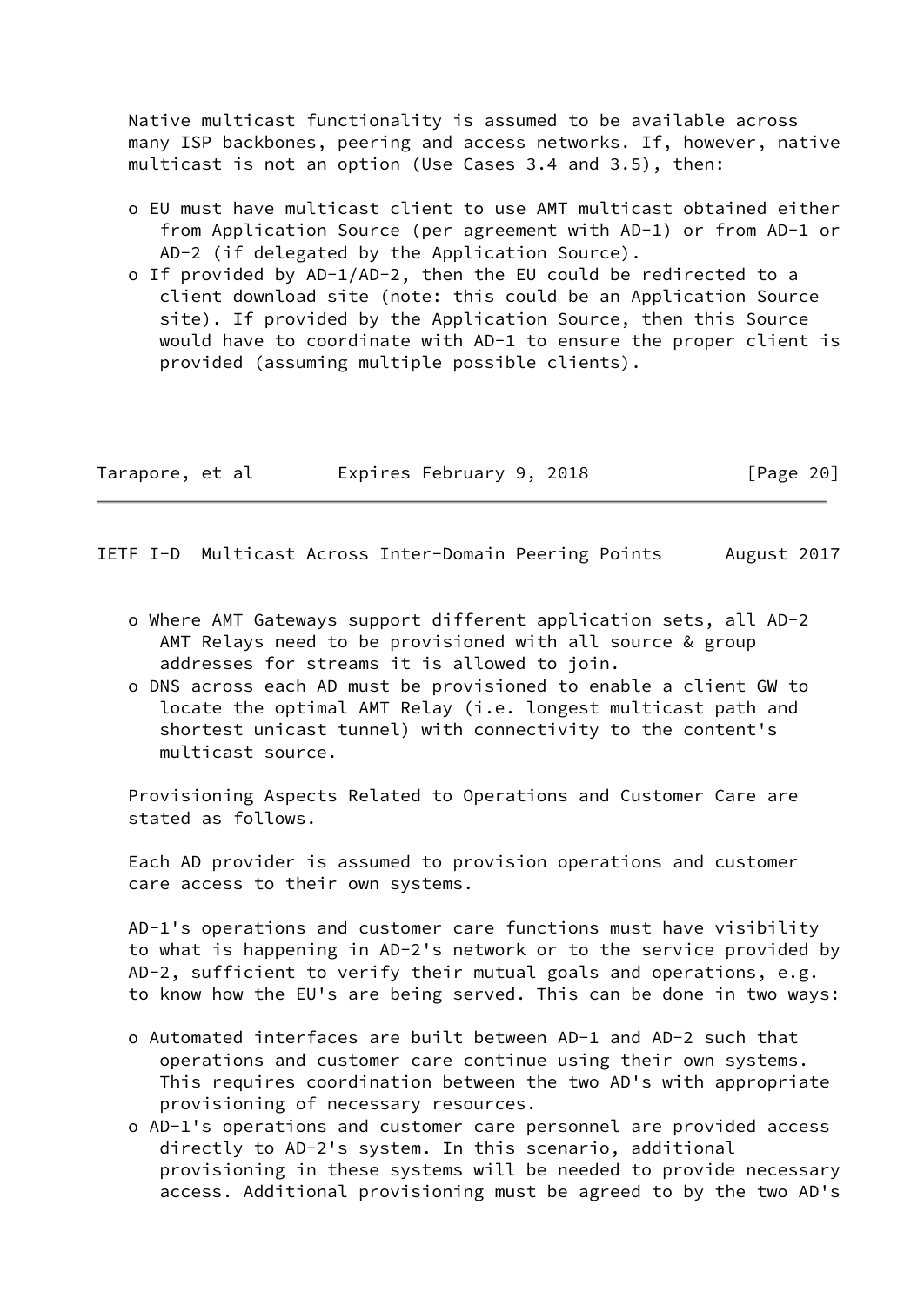to support this option.

4.3.2 Application Accounting Guidelines

 All interactions between pairs of AD's can be discovered and/or be associated with the account(s) utilized for delivered applications. Supporting guidelines are as follows:

- o A unique identifier is recommended to designate each master account.
- o AD-2 is expected to set up "accounts" (logical facility generally protected by login/password/credentials) for use by AD-1. Multiple accounts and multiple types/partitions of accounts can apply, e.g. customer accounts, security accounts, etc.

| Tarapore, et al | Expires February 9, 2018 |  | [Page 21] |
|-----------------|--------------------------|--|-----------|
|-----------------|--------------------------|--|-----------|

<span id="page-22-0"></span>IETF I-D Multicast Across Inter-Domain Peering Points August 2017

### 4.3.3 Log Management Guidelines

 Successful delivery of applications via multicast between pairs of interconnecting AD's requires that appropriate logs will be exchanged between them in support. Associated guidelines are as follows.

 AD-2 needs to supply logs to AD-1 per existing contract(s). Examples of log types include the following:

- o Usage information logs at aggregate level.
- o Usage failure instances at an aggregate level.
- o Grouped or sequenced application access.
- performance/behavior/failure at an aggregate level to support potential Application Provider-driven strategies. Examples of aggregate levels include grouped video clips, web pages, and sets of software download.
- o Security logs, aggregated or summarized according to agreement (with additional detail potentially provided during security events, by agreement).
- o Access logs (EU), when needed for troubleshooting.
- o Application logs (what is the application doing), when needed for shared troubleshooting.
- o Syslogs (network management), when needed for shared troubleshooting.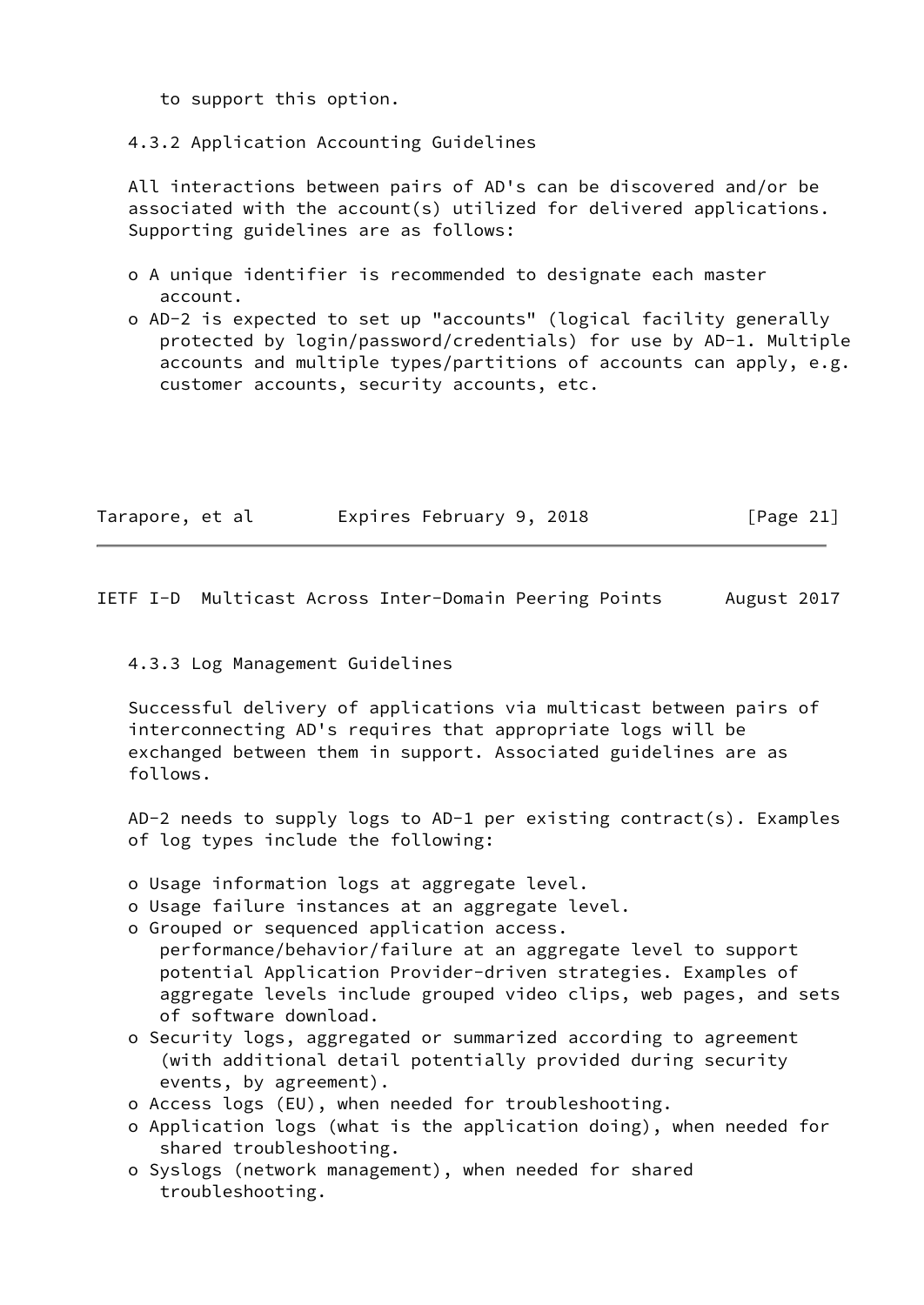The two AD's may supply additional security logs to each other as agreed to by contract(s). Examples include the following:

- o Information related to general security-relevant activity which may be of use from a protective or response perspective, such as types and counts of attacks detected, related source information, related target information, etc.
- o Aggregated or summarized logs according to agreement (with additional detail potentially provided during security events, by agreement).

4.4. Operations - Service Performance and Monitoring Guidelines

 Service Performance refers to monitoring metrics related to multicast delivery via probes. The focus is on the service provided by AD-2 to AD-1 on behalf of all multicast application sources

| Tarapore, et al | Expires February 9, 2018 | [Page 22] |
|-----------------|--------------------------|-----------|
|                 |                          |           |

IETF I-D Multicast Across Inter-Domain Peering Points August 2017

 (metrics may be specified for SLA use or otherwise). Associated guidelines are as follows:

- o Both AD's are expected to monitor, collect, and analyze service performance metrics for multicast applications. AD-2 provides relevant performance information to AD-1; this enables AD-1 to create an end-to-end performance view on behalf of the multicast application source.
- o Both AD's are expected to agree on the type of probes to be used to monitor multicast delivery performance. For example, AD-2 may permit AD-1's probes to be utilized in the AD-2 multicast service footprint. Alternately, AD-2 may deploy its own probes and relay performance information back to AD-1.
- o In the event of performance degradation (SLA violation), AD-1 may have to compensate the multicast application source per SLA agreement. As appropriate, AD-1 may seek compensation from AD-2 if the cause of the degradation is in AD-2's network.

 Service Monitoring generally refers to a service (as a whole) provided on behalf of a particular multicast application source provider. It thus involves complaints from End Users when service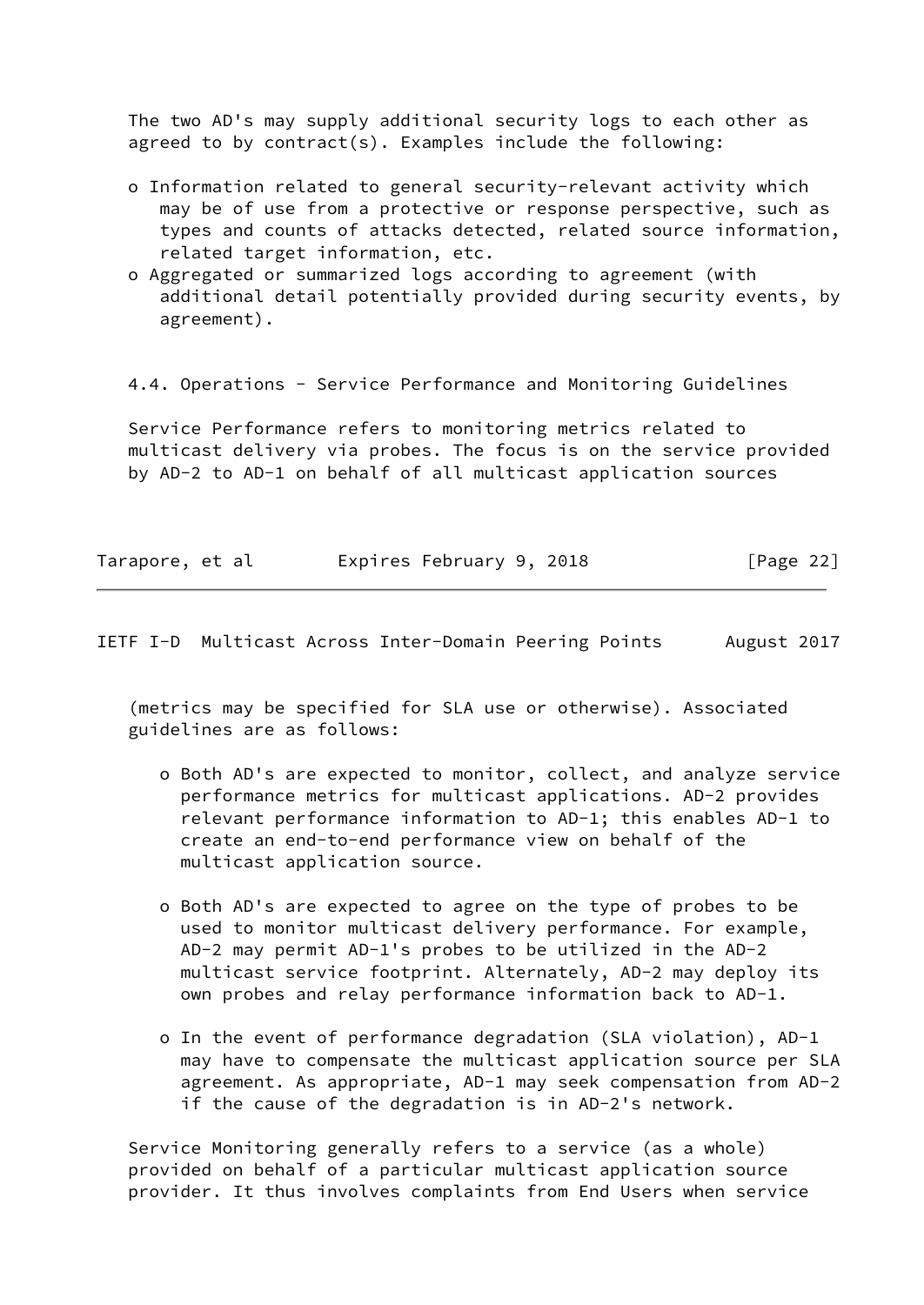problems occur. EUs direct their complaints to the source provider; in turn the source provider submits these complaints to AD-1. The responsibility for service delivery lies with AD-1; as such AD-1 will need to determine where the service problem is occurring - its own network or in AD-2. It is expected that each AD will have tools to monitor multicast service status in its own network.

- o Both AD's will determine how best to deploy multicast service monitoring tools. Typically, each AD will deploy its own set of monitoring tools; in which case, both AD's are expected to inform each other when multicast delivery problems are detected.
- o AD-2 may experience some problems in its network. For example, for the AMT Use Cases, one or more AMT Relays may be experiencing difficulties. AD-2 may be able to fix the problem by rerouting the multicast streams via alternate AMT Relays. If the fix is not successful and multicast service delivery degrades, then AD-2 needs to report the issue to AD-1.

| Tarapore, et al |  |  | Expires February 9, 2018 |  |  | [Page 23] |  |
|-----------------|--|--|--------------------------|--|--|-----------|--|
|-----------------|--|--|--------------------------|--|--|-----------|--|

IETF I-D Multicast Across Inter-Domain Peering Points August 2017

- o When problem notification is received from a multicast application source, AD-1 determines whether the cause of the problem is within its own network or within the AD-2 domain. If the cause is within the AD-2 domain, then AD-1 supplies all necessary information to AD-2. Examples of supporting information include the following:
	- o Kind of problem(s).
	- o Starting point & duration of problem(s).
	- o Conditions in which problem(s) occur.
	- o IP address blocks of affected users.
	- o ISPs of affected users.
	- o Type of access e.g., mobile versus desktop.
	- o Locations of affected EUs.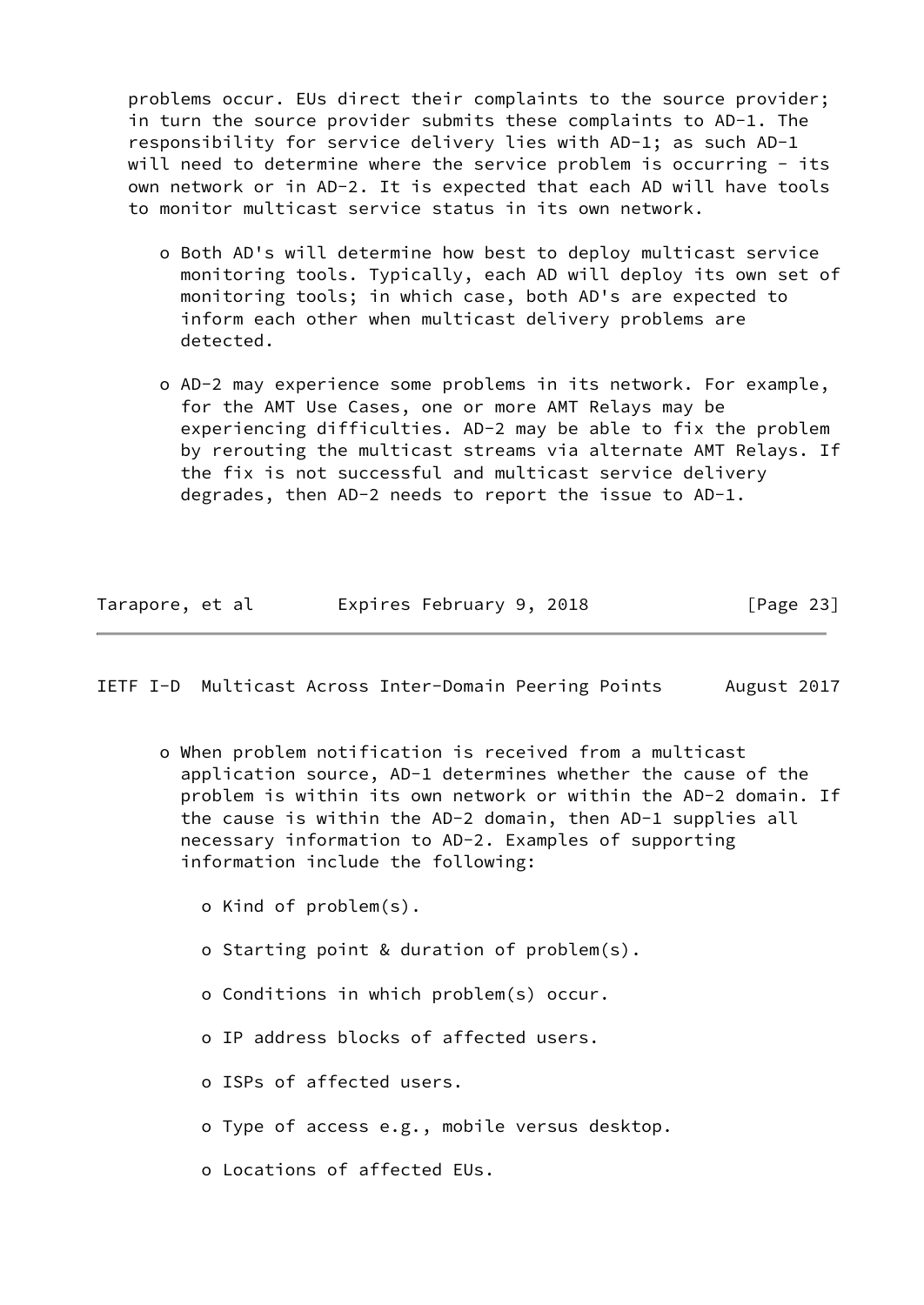- o Both AD's conduct some form of root cause analysis for multicast service delivery problems. Examples of various factors for consideration include:
	- o Verification that the service configuration matches the product features.
	- o Correlation and consolidation of the various customer problems and resource troubles into a single root service problem.
	- o Prioritization of currently open service problems, giving consideration to problem impact, service level agreement, etc.
	- o Conduction of service tests, including one time tests or a series of tests over a period of time.
	- o Analysis of test results.
	- o Analysis of relevant network fault or performance data.
	- o Analysis of the problem information provided by the customer  $(CP)$ .

| Tarapore, et al | Expires February 9, 2018 | [Page 24] |
|-----------------|--------------------------|-----------|
|-----------------|--------------------------|-----------|

<span id="page-25-0"></span>IETF I-D Multicast Across Inter-Domain Peering Points August 2017

- o Once the cause of the problem has been determined and the problem has been fixed, both AD's need to work jointly to verify and validate the success of the fix.
- o Faults in service could lead to SLA violation for which the multicast application source provider may have to be compensated by AD-1. Subsequently, AD-1 may have to be compensated by AD-2 based on the contract.

4.5. Client Reliability Models/Service Assurance Guidelines

 There are multiple options for instituting reliability architectures, most are at the application level. Both AD's should work those out with their contract/agreement and with the multicast application source providers.

Network reliability can also be enhanced by the two AD's by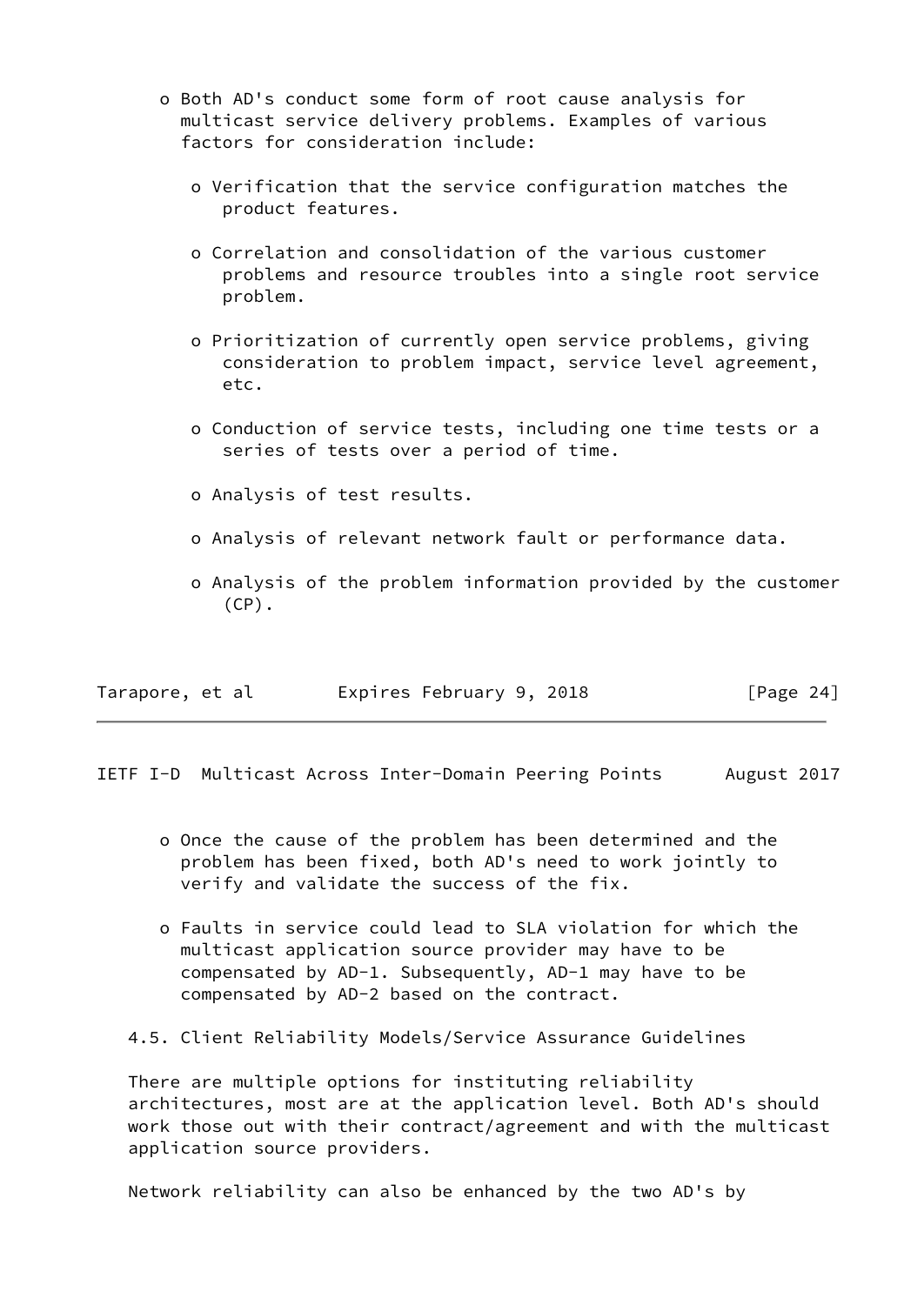provisioning alternate delivery mechanisms via unicast means.

<span id="page-26-0"></span>[5](#page-26-0). Troubleshooting and Diagnostics

 Any service provider supporting multicast delivery of content should have the capability to collect diagnostics as part of multicast troubleshooting practices and resolve network issues accordingly. Issues may become apparent or identified either through network monitoring functions or by customer reported problems as described in section 4.4.

 It is expected that multicast diagnostics will be collected according to currently established practices [\[MDH-04](#page-29-5)]. However, given that inter-domain multicast creates a significant interdependence of proper networking functionality between providers there does exist a need for providers to be able to signal/alert each other if there are any issues noted by either one.

 Service providers may also wish to allow limited read-only administrative access to their routers via a looking-glass style router proxy to facilitate the debugging of multicast control state and peering status. Software implementations for this purpose is readily available [*Traceroute*], [draft-M[Traceroute\]](#page-29-6) and can be easily extended to provide access to commonly-used multicast troubleshooting commands in a secure manner.

 The specifics of the notification and alerts are beyond the scope of this document, but general guidelines are similar to those described

| Tarapore, et al |  |  |  | Expires February 9, 2018 |  |  | [Page 25] |  |  |
|-----------------|--|--|--|--------------------------|--|--|-----------|--|--|
|-----------------|--|--|--|--------------------------|--|--|-----------|--|--|

<span id="page-26-1"></span>IETF I-D Multicast Across Inter-Domain Peering Points August 2017

in section 4.4 (Service Performance and Monitoring). Some general communications issues are stated as follows.

- o Appropriate communications channels will be established between the customer service and operations groups from both AD's to facilitate information sharing related to diagnostic troubleshooting.
- o A default resolution period may be considered to resolve open issues. Alternately, mutually acceptable resolution periods could be established depending on the severity of the identified trouble.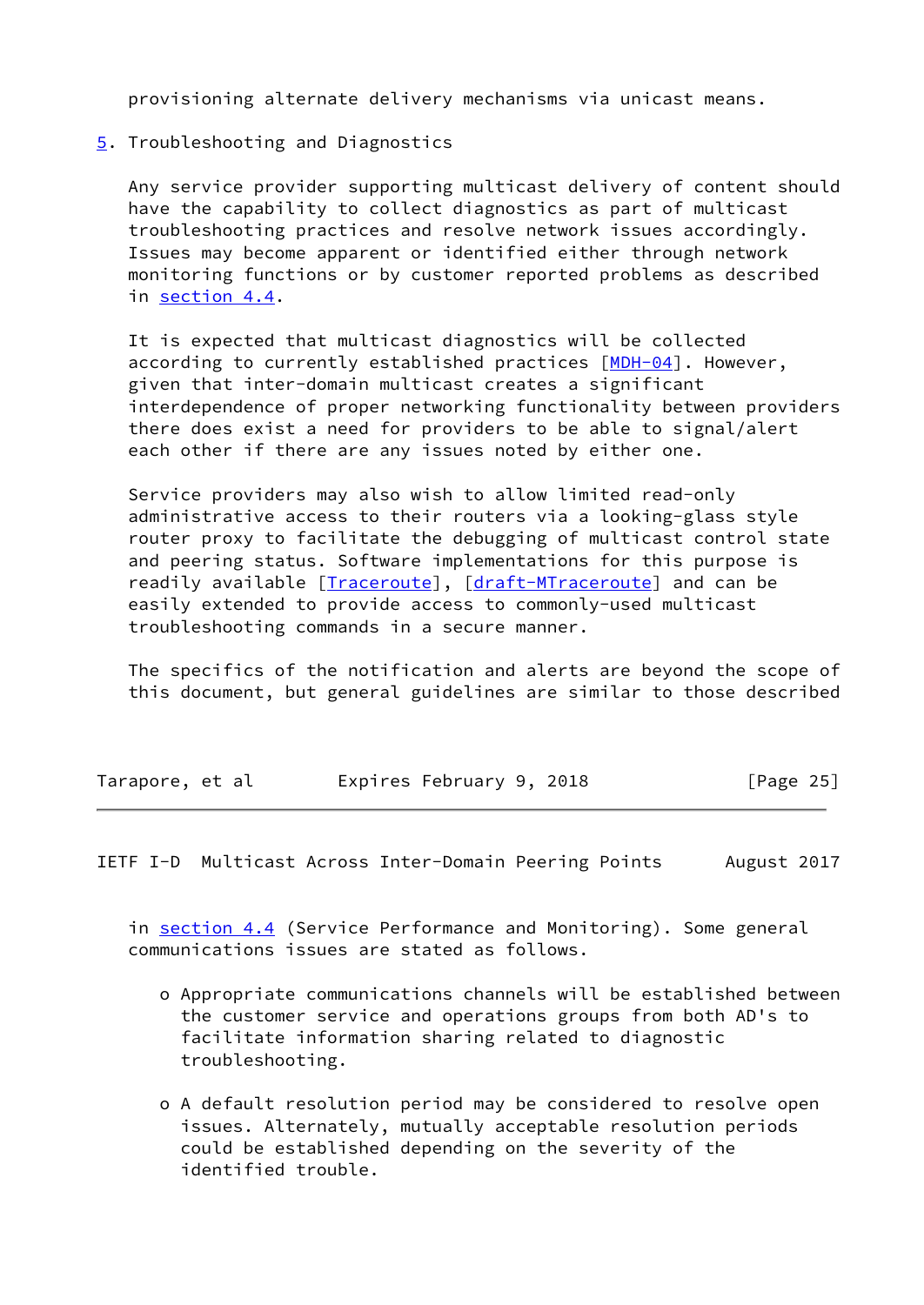### <span id="page-27-0"></span>[6](#page-27-0). Security Considerations

 From a security perspective, normal security procedures are expected to be followed by each AD to facilitate multicast delivery to registered and authenticated end users. Additionally:

- o Encryption Peering point links may be encrypted per agreement for multicast delivery.
- o Security Breach Mitigation Plan In the event of a security breach, the two AD's are expected to have a mitigation plan for shutting down the peering point and directing multicast traffic over alternative peering points. It is also expected that appropriate information will be shared for the purpose of securing the identified breach.

 DRM and Application Accounting, Authorization and Authentication should be the responsibility of the multicast application source provider and/or AD-1. AD-1 needs to work out the appropriate agreements with the source provider.

 Network has no DRM responsibilities, but might have authentication and authorization obligations. These though are consistent with normal operations of a CDN to insure end user reliability, security and network security.

 AD-1 and AD-2 should have mechanisms in place to ensure proper accounting for the volume of bytes delivered through the peering point and separately the number of bytes delivered to EUs. For example, [\[BCP38\]](#page-29-2) style filtering could be deployed by both AD's to ensure that only legitimately sourced multicast content is exchanged between them.

| Tarapore, et al |  |  | Expires February 9, 2018 |  |  | [Page 26] |  |  |
|-----------------|--|--|--------------------------|--|--|-----------|--|--|
|-----------------|--|--|--------------------------|--|--|-----------|--|--|

<span id="page-27-1"></span>IETF I-D Multicast Across Inter-Domain Peering Points August 2017

 Authentication and authorization of EU to receive multicast content is done at the application layer between the client application and the source. This may involve some kind of token authentication and is done at the application layer independently of the two AD's. If there are problems related to failure of token authentication when end-users are supported by AD-2, then some means of validating proper working of the token authentication process (e.g., back-end servers querying the multicast application source provider's token authentication server are communicating properly) should be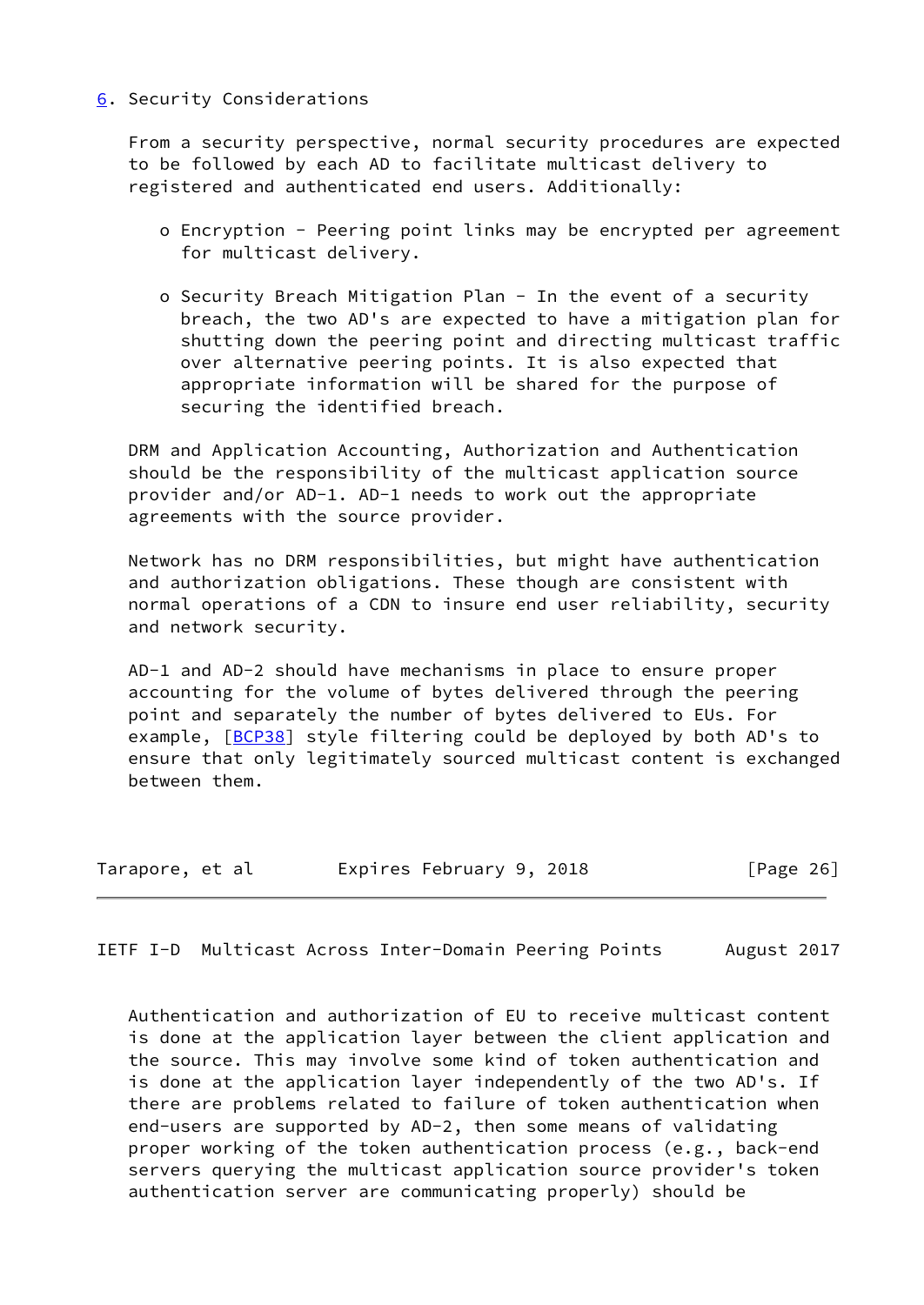considered. Implementation details are beyond the scope of this document.

<span id="page-28-0"></span>[7](#page-28-0). IANA Considerations

No considerations identified in this document

<span id="page-28-1"></span>[8](#page-28-1). Conclusions

 This Best Current Practice document provides detailed Use Case scenarios for the transmission of applications via multicast across peering points between two Administrative Domains. A detailed set of guidelines supporting the delivery is provided for all Use Cases.

 For Use Cases involving AMT tunnels (cases 3.4 and 3.5), it is recommended that proper procedures are implemented such that the various AMT Gateways (at the End User devices and the AMT nodes in AD-2) are able to find the correct AMT Relay in other AMT nodes as appropriate. Section 4.3 provides an overview of one method that finds the optimal Relay-Gateway combination via the use of an Anycast IP address for AMT Relays.

- <span id="page-28-2"></span>[9](#page-28-2). References
	- 9.1. Normative References

 [RFC2784] D. Farinacci, T. Li, S. Hanks, D. Meyer, P. Traina, "Generic Routing Encapsulation (GRE)", [RFC 2784,](https://datatracker.ietf.org/doc/pdf/rfc2784) March 2000

[RFC3376] B. Cain, et al, "Internet Group Management Protocol, Version 3", [RFC 3376,](https://datatracker.ietf.org/doc/pdf/rfc3376) October 2002

 [RFC3810] R. Vida and L. Costa, "Multicast Listener Discovery Version 2 (MLDv2) for IPv6", [RFC 3810](https://datatracker.ietf.org/doc/pdf/rfc3810), June 2004

 [RFC4271] Y. Rekhter, et al, "A Border Gateway Protocol 4 (BGP-4)", [RFC 4271](https://datatracker.ietf.org/doc/pdf/rfc4271), January 2006

| Tarapore, et al | Expires February 9, 2018 | [Page $27$ ] |
|-----------------|--------------------------|--------------|
|-----------------|--------------------------|--------------|

<span id="page-28-3"></span>IETF I-D Multicast Across Inter-Domain Peering Points August 2017

 [RFC4604] H. Holbrook, et al, "Using Internet Group Management Protocol Version 3 (IGMPv3) and Multicast Listener Discovery Protocol Version 2 (MLDv2) for Source Specific Multicast", [RFC 4604,](https://datatracker.ietf.org/doc/pdf/rfc4604) August 2006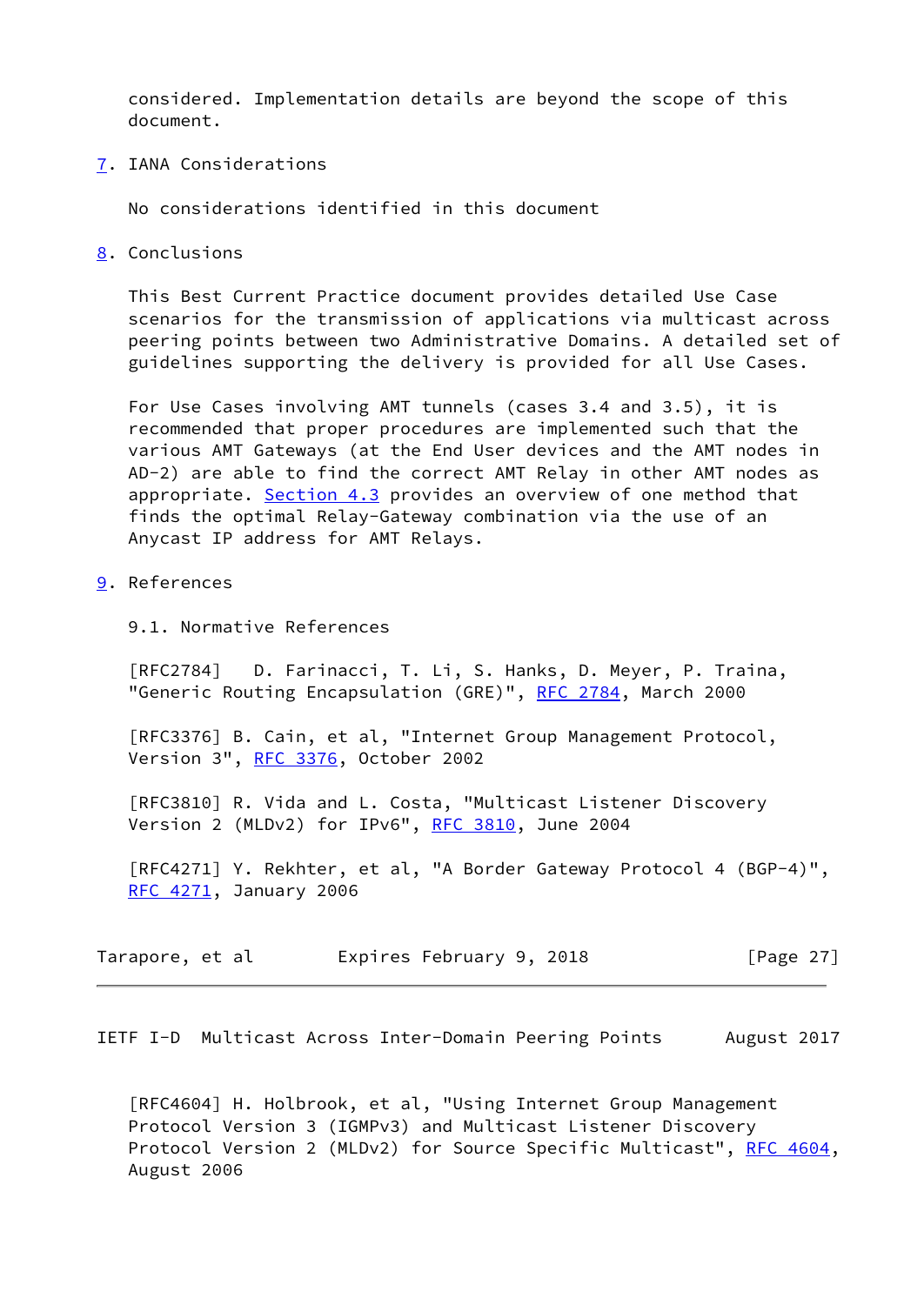[RFC4609] P. Savola, et al, "Protocol Independent Multicast - Sparse Mode (PIM-SM) Multicast Routing Security Issues and Enhancements", [RFC 4609](https://datatracker.ietf.org/doc/pdf/rfc4609), August 2006

[RFC7450] G. Bumgardner, "Automatic Multicast Tunneling", [RFC 7450](https://datatracker.ietf.org/doc/pdf/rfc7450), February 2015

 [RFC7761] B. Fenner, et al, "Protocol Independent Multicast - Sparse Mode (PIM-SM): Protocol Specification (Revised), [RFC 7761](https://datatracker.ietf.org/doc/pdf/rfc7761), March 2016

<span id="page-29-2"></span> [BCP38] P. Ferguson, et al, "Network Ingress Filtering: Defeating Denial of Service Attacks which employ IP Source Address Spoofing", BCP: 38, May 2000

<span id="page-29-3"></span>[BCP41] S. Floyd, "Congestion Control Principles", [BCP 41](https://datatracker.ietf.org/doc/pdf/bcp41), September 2000

9.2. Informative References

<span id="page-29-4"></span> [INF\_ATIS\_10] "CDN Interconnection Use Cases and Requirements in a Multi-Party Federation Environment", ATIS Standard A-0200010, December 2012

<span id="page-29-5"></span> [MDH-04] D. Thaler, et al, "Multicast Debugging Handbook", IETF I-D [draft-ietf-mboned-mdh-04.txt](https://datatracker.ietf.org/doc/pdf/draft-ietf-mboned-mdh-04.txt), May 2000

<span id="page-29-6"></span>[Traceroute]<http://traceroute.org/#source%20code>

[\[draft-MTraceroute](https://datatracker.ietf.org/doc/pdf/draft-MTraceroute)] H. Asaeda, K, Meyer, and W. Lee, "Mtrace Version 2: Traceroute Facility for IP Multicast", [draft-ietf-mboned-mtrace](https://datatracker.ietf.org/doc/pdf/draft-ietf-mboned-mtrace-v2-16) [v2-16](https://datatracker.ietf.org/doc/pdf/draft-ietf-mboned-mtrace-v2-16), October 2016, work in progress

| Tarapore, et al | Expires February 9, 2018 |  |  | [Page 28] |  |
|-----------------|--------------------------|--|--|-----------|--|
|-----------------|--------------------------|--|--|-----------|--|

<span id="page-29-1"></span>IETF I-D Multicast Across Inter-Domain Peering Points August 2017

<span id="page-29-0"></span>[10.](#page-29-0) Acknowledgments

 The authors would like to thank the following individuals for their suggestions, comments, and corrections: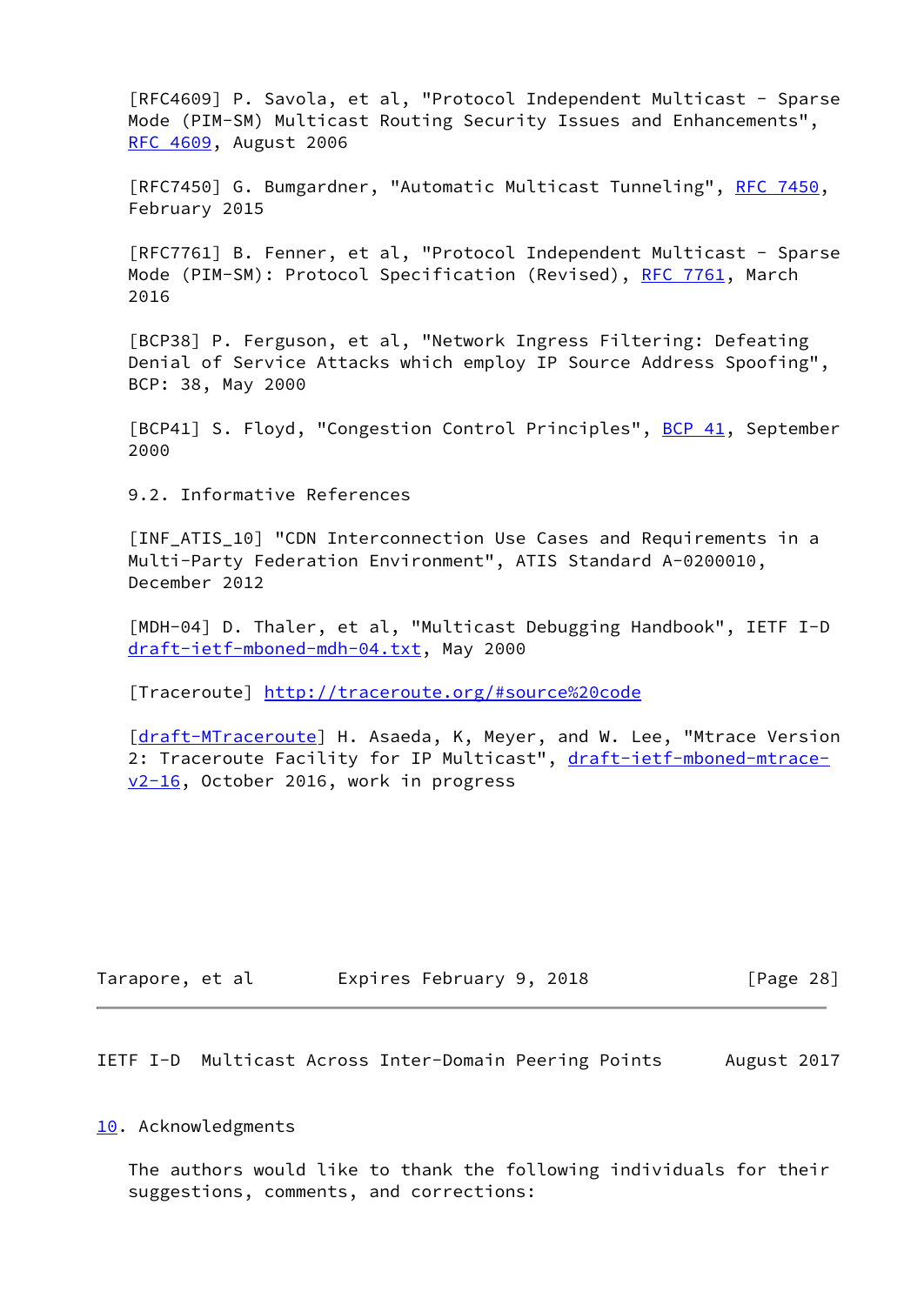Mikael Abrahamsson

Hitoshi Asaeda

Dale Carder

Tim Chown

Leonard Giuliano

Jake Holland

Joel Jaeggli

Albert Manfredi

Stig Venaas

Tarapore, et al  $E$ xpires February 9, 2018 [Page 29]

IETF I-D Multicast Across Inter-Domain Peering Points August 2017